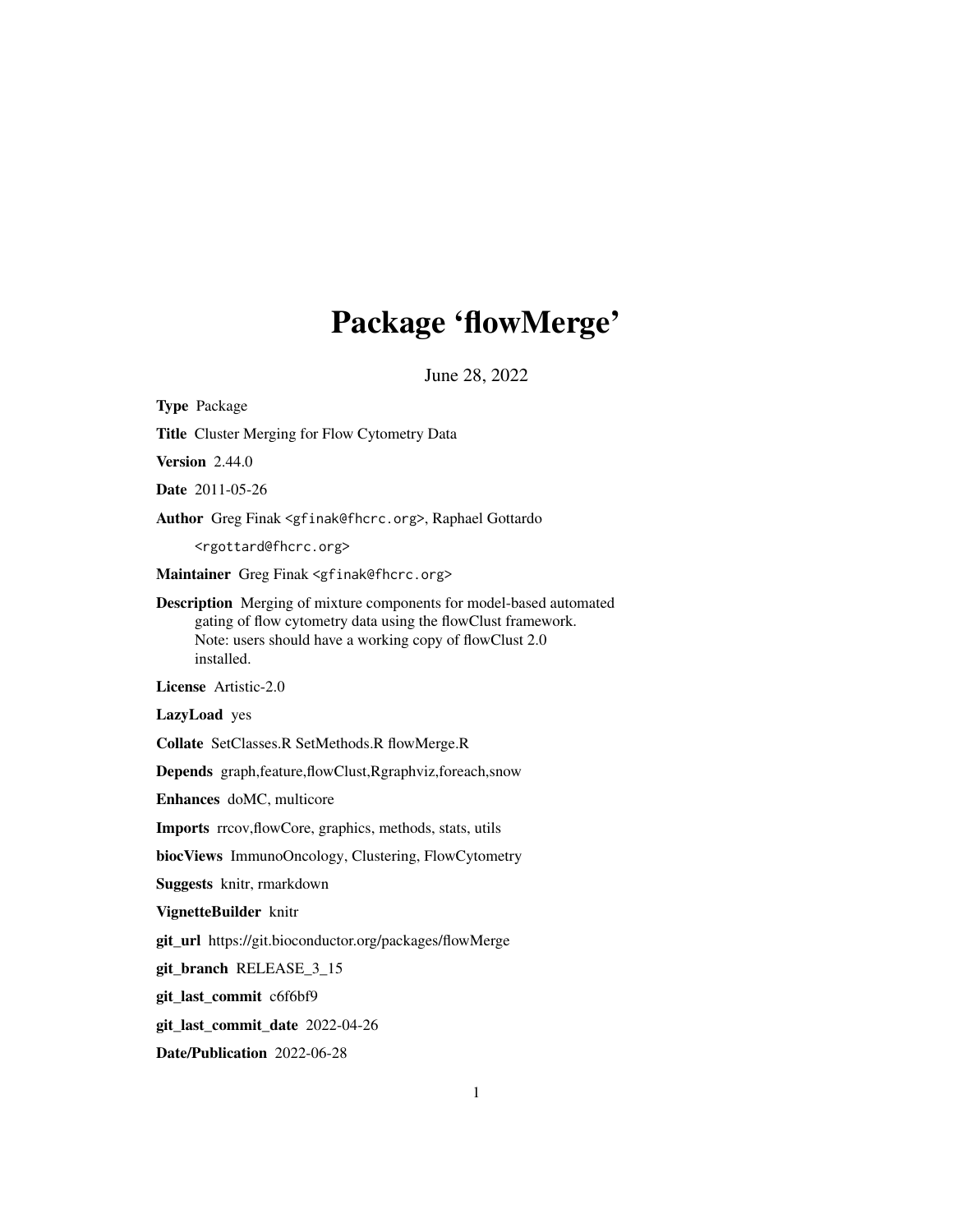### <span id="page-1-0"></span>R topics documented:

|       | $\overline{\phantom{0}}^2$ |
|-------|----------------------------|
|       | $\overline{4}$             |
|       | 5                          |
|       | 6                          |
|       | 6                          |
|       | $\overline{7}$             |
|       | $\overline{7}$             |
|       | $\overline{\mathbf{8}}$    |
|       | $\overline{9}$             |
|       |                            |
|       |                            |
|       |                            |
|       |                            |
|       |                            |
|       |                            |
|       |                            |
|       |                            |
|       |                            |
|       |                            |
|       |                            |
|       |                            |
|       |                            |
|       |                            |
|       |                            |
|       |                            |
|       |                            |
| Index | 25                         |

flowMerge-package *Merging of mixture components for automated gating of flow cytometry data.*

#### Description

Merges mixture components from the flowClust framework based on the entropy of clustering and provides a simple representation of complicated, non-convex cell populations.

#### Details

| Package:  | flowMerge    |
|-----------|--------------|
| Type:     | Package      |
| Version:  | 0.4.1        |
| Date:     | 2009-09-07   |
| License:  | Artistic-2.0 |
| LazyLoad: | yes          |
| Depends:  | methods      |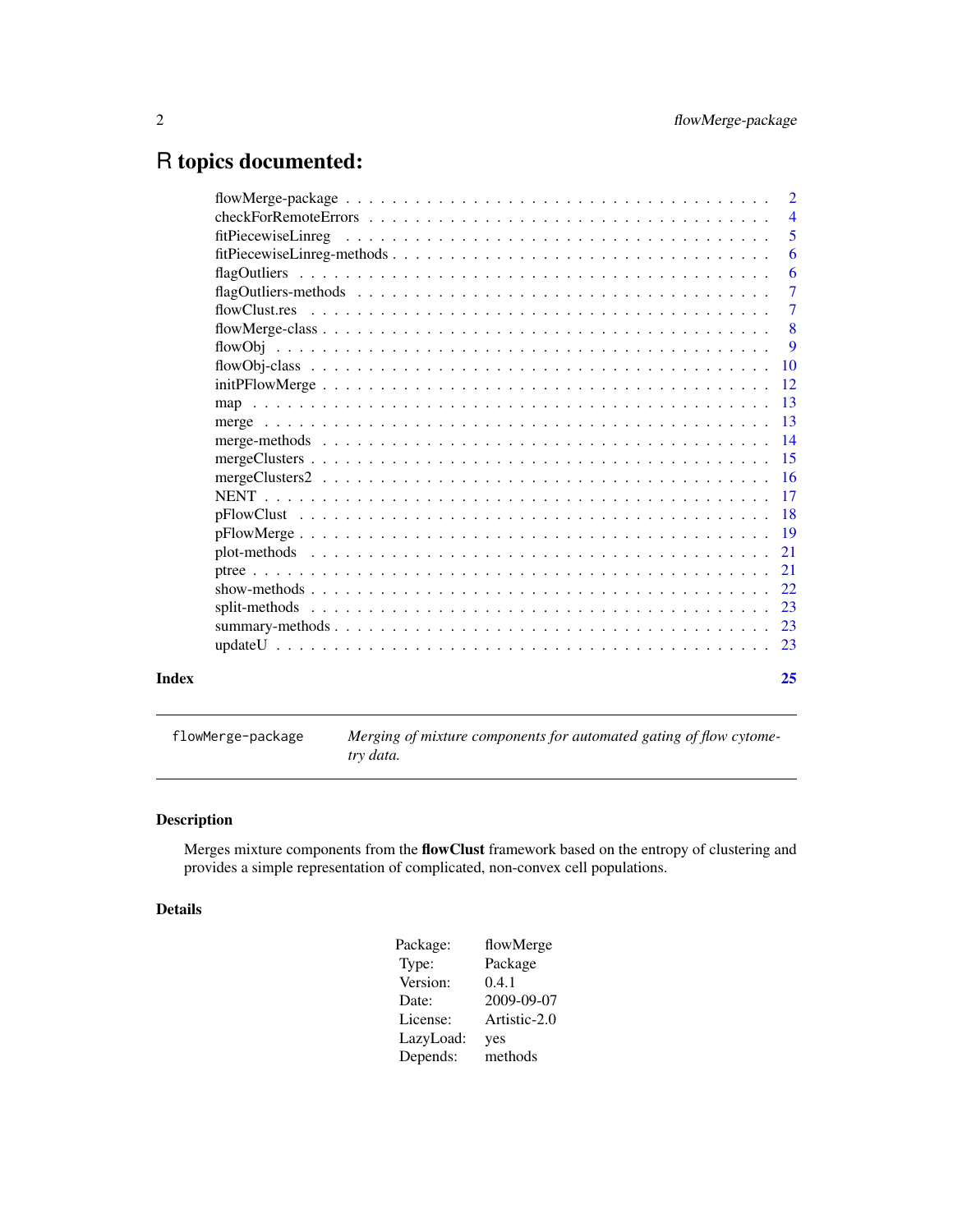<span id="page-2-0"></span>High density, non-convex cell populations in flow cytometry data often require multiple mixture components for a good model fit. The components are often overlapping, resulting in a complicated representation of individual cell populations. flowMerge merges overlapping mixture components (based on the max BIC flowClust model fit) in an iterative manner based on an entropy criterion, allowing these cell populations to be represented by individual mixture components while retaining the good model fitting properties of the BIC solution. Estimates of the number of clusters from a flowMerge model more accurately represent the "true" number of cell populations in the data. Running flowMerge is relatively straightforward. A flowClust object is converted to a flowObj object, which groups the model and the data (a flowFrame) into a single object. This is done by a call to flowObj(model, data) with a call to merge, which takes a flowObj object. The algorithm may be run in parallel on a multi-core machine or a networked cluster of machines. It uses the functionality in the snow package to achieve this. Parallelized calls to flowClust are available via the pFlowClust and pFlowMerge functions.

flowMerge has functionality to automatically select the "correct" number of clusters by fitting a piecewise linear model to the entropy of clustering vs number of clusters, and locating the position of the changepoint. The piecewise linear model fitting is invoked by a call to fitPiecewiseLinreg, which returns the location of the changepoint.

#### Author(s)

Greg Finak «greg.finak@ircm.qc.ca», Raphael Gottardo «raphael.gottardo@ircm.qc.ca»

Maintainer: Greg Finak «greg.finak@ircm.qc.ca»

#### References

Finak G, Bashasharti A, Brinkmann R, Gottardo R. Merging Mixture Model Components for Improved Cell Population Identification in High Throughput Flow Cytometry Data; Advances in Bioinformatics (To Appear)

#### See Also

[flowClust](#page-0-0)[,flowObj](#page-8-1)[,pFlowMerge,](#page-18-1)[pFlowClust,](#page-17-1)[fitPiecewiseLinreg](#page-4-1)[,merge](#page-12-1)[,getData,](#page-0-0)link{plot}

#### Examples

```
#data(rituximab)
#data(RituximabFlowClustFit)
#o<-flowObj(flowClust.res[[which.max(flowMerge:::BIC(flowClust.res))]],rituximab);
#m<-merge(o);
#i<-fitPiecewiseLinreg(m);
#m<-m[[i]];
#plot(m,pch=20,level=0.9);
```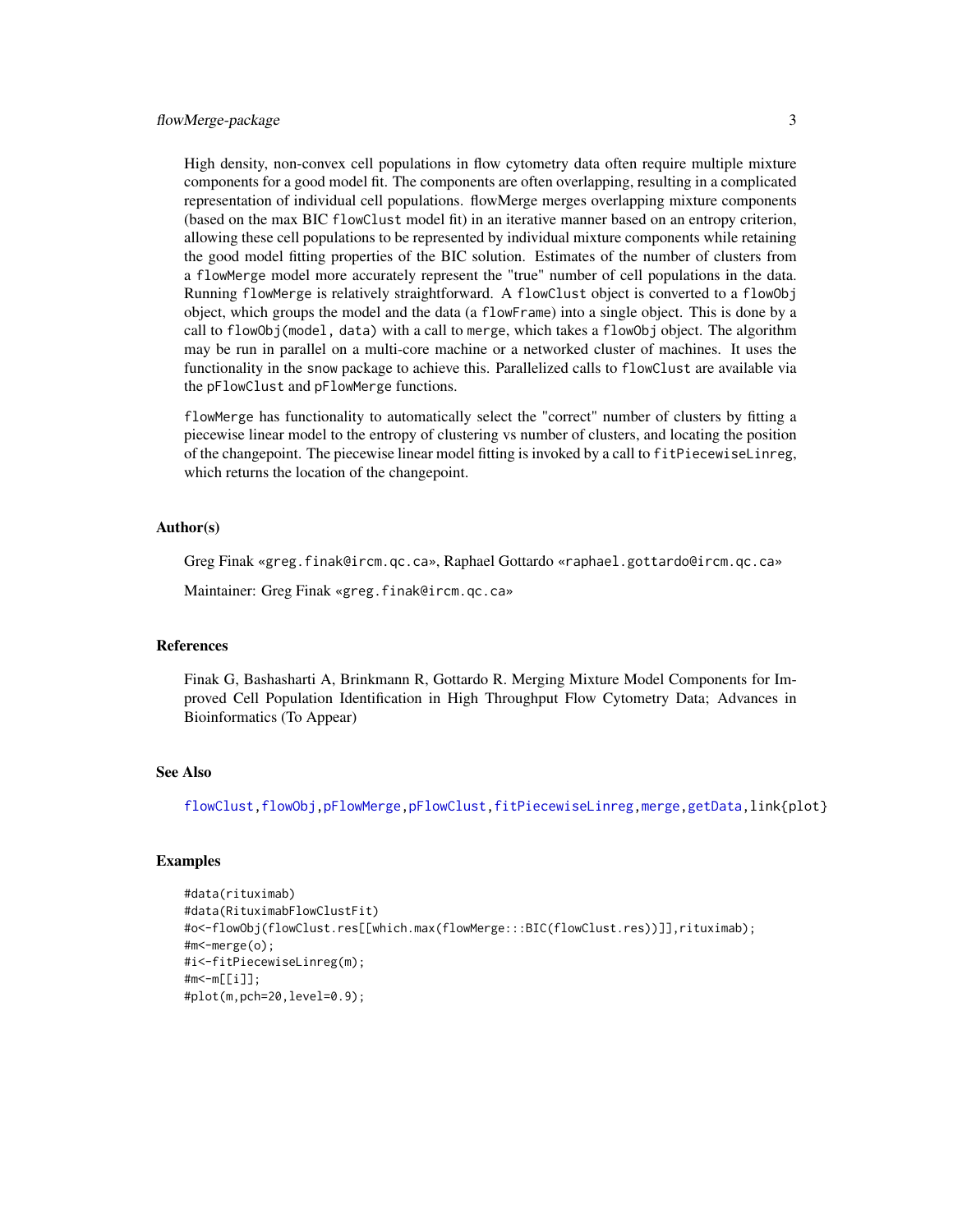<span id="page-3-1"></span><span id="page-3-0"></span>checkForRemoteErrors *Check output of snow clusters for errors*

#### Description

Overrides the snow checkForRemoteErrors function. Try errors are returned when cluster nodes produce errors, rather than completely aborting the computation. Not meant to be called by the user.

#### Usage

```
checkForRemoteErrors(val)
```
#### Arguments

val The result returned from an individual cluster node.

#### Details

This function is meant to be called internally, but must be exported so that it can hide the native checkForRemoteErrors function in the snow package.

#### Value

The result from the snow cluster node, or an object of type try-error if there was an error.

#### Author(s)

Greg Finak «greg.finak@ircm.qc.ca»

#### References

Finak G, Bashasharti A, Brinkmann R, Gottardo R. Merging Mixture Model Components for Improved Cell Population Identification in High Throughput Flow Cytometry Data; Advances in Bioinformatics (To Appear)

#### See Also

[checkForRemoteErrors](#page-3-1)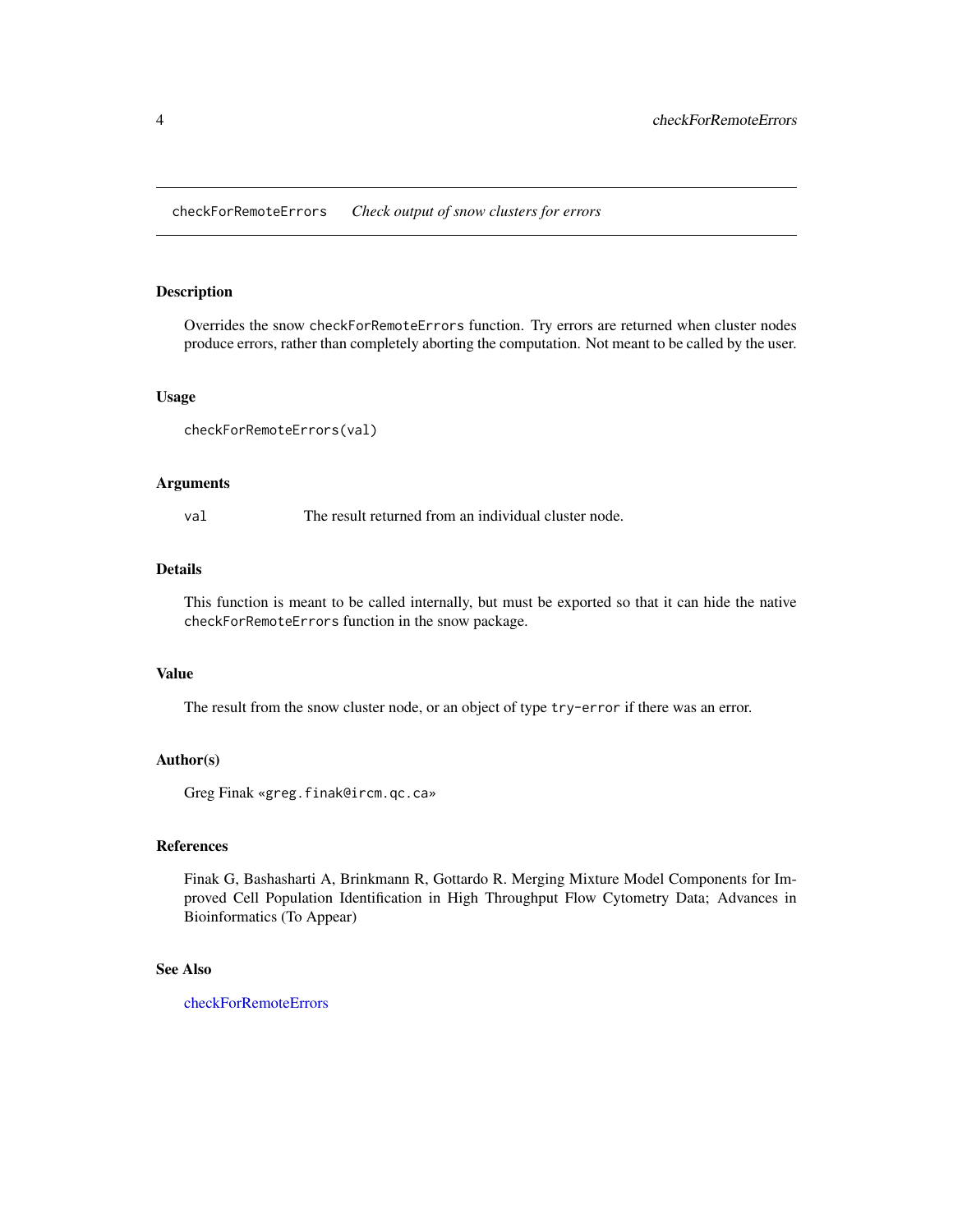<span id="page-4-1"></span><span id="page-4-0"></span>fitPiecewiseLinreg *Fit Piecewise Linear Regression for a list of flowMerge Objects*

#### Description

Fits a two–component piecewise linear regression to the entropy vs number of clusters for a list of merged cluster solutions.

#### Usage

fitPiecewiseLinreg(x, plot=FALSE, normalized=TRUE, ...)

#### **Arguments**

| X          | A "list" of flowMerge objects for 1 through K clusters derived from a single max<br>BIC flowObj or flowClust object. |
|------------|----------------------------------------------------------------------------------------------------------------------|
| plot       | A logical indicating whether to plot the fit or not. Default is FALSE.                                               |
| normalized | A logical indicating whether the merging should be done using the normalized<br>or unnormalized entropy              |
| $\ddotsc$  | Additional arguments not currently used.                                                                             |

#### Details

An S4 method that takes a list of flowMerge objects output by the merge method, extracts the entropy and fits a piecwise linear regression to the entropy vs number of clusters in order to find the postion of the changepoint. The location of the changepoint corresponds to the optimal merged cluster solution. The piecewise linear regression now is fitted to the entropy vs cumulative sum of merged observations at each number of clusters. This normalizes the change in entropy for the number of data points as described in Baudry et al.

#### Value

An integer value corresponding to the position of the changepoint.

#### Author(s)

Greg Finak «greg.finak@ircm.qc.ca»

#### References

Finak G, Bashasharti A, Brinkmann R, Gottardo R. Merging Mixture Model Components for Improved Cell Population Identification in High Throughput Flow Cytometry Data; Advances in Bioinformatics (To Appear)

#### See Also

[merge](#page-12-1)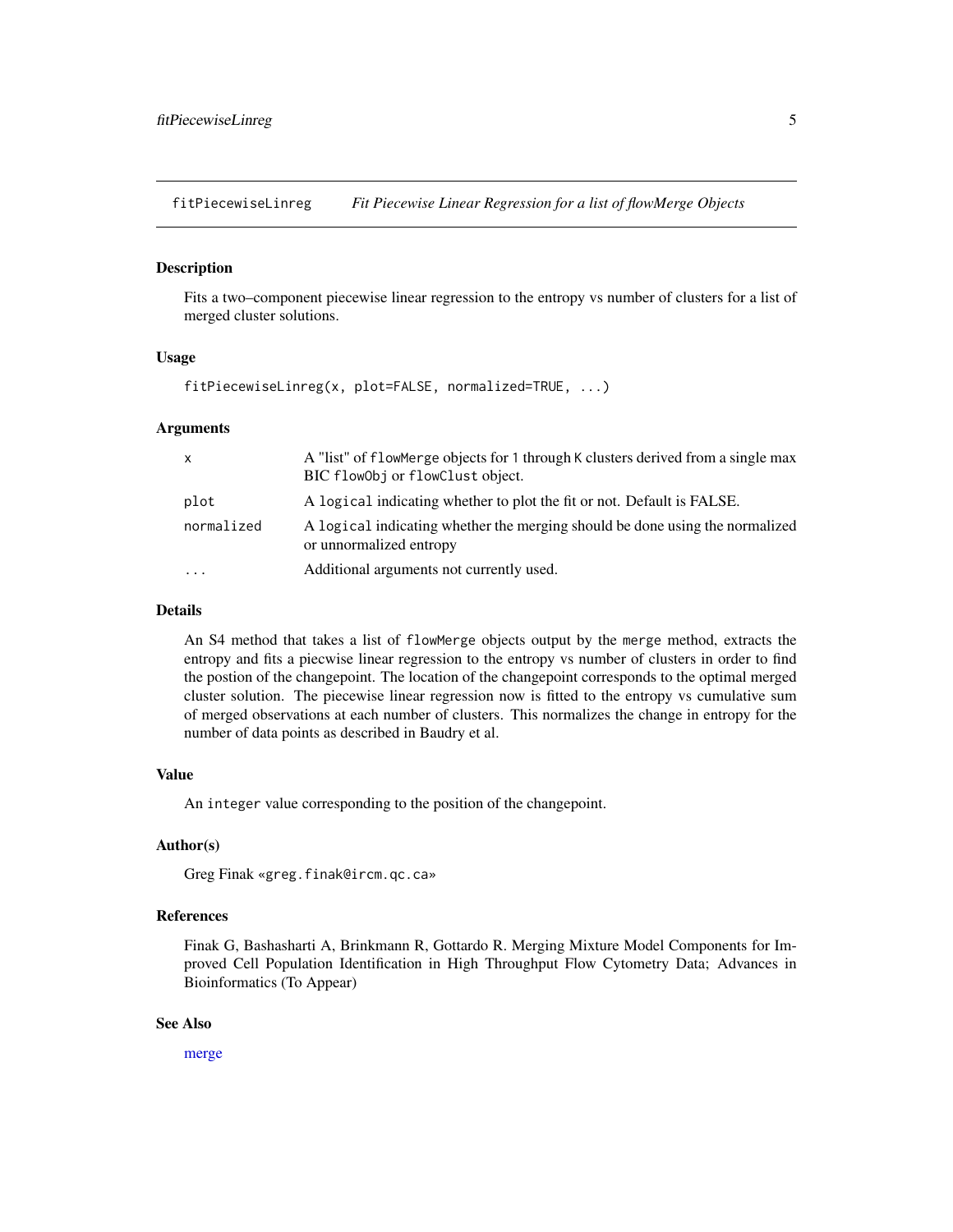#### Examples

```
#data(rituximab)
#data(RituximabFlowClustFit)
#o<-flowObj(flowClust.res[[which.max(BIC(flowClust.res))]],rituximab);
#m<-merge(o)
#i<-fitPiecewiseLinreg(m);
```
fitPiecewiseLinreg-methods

*Methods for fitPiecewiseLinreg in flowMerge package*

#### Description

Methods for the function fitPiecewiseLinreg in the package flowMerge

#### Methods

 $x =$  "list" A list of flowMerge objectes derived from a call to the merge function.

#### References

Finak G, Bashasharti A, Brinkmann R, Gottardo R. Merging Mixture Model Components for Improved Cell Population Identification in High Throughput Flow Cytometry Data; Advances in Bioinformatics (To Appear)

flagOutliers *Update the flagOutliers slot in a flowMerge object*

#### Description

Update the flagOutliers slot in a flowMerge object. This method is internal and called automatically from within the merging code.

#### Usage

flagOutliers(object,...)

#### Arguments

| object   | An object of type flowMerge             |
|----------|-----------------------------------------|
| $\cdots$ | Additional arguments, currently unused. |

<span id="page-5-0"></span>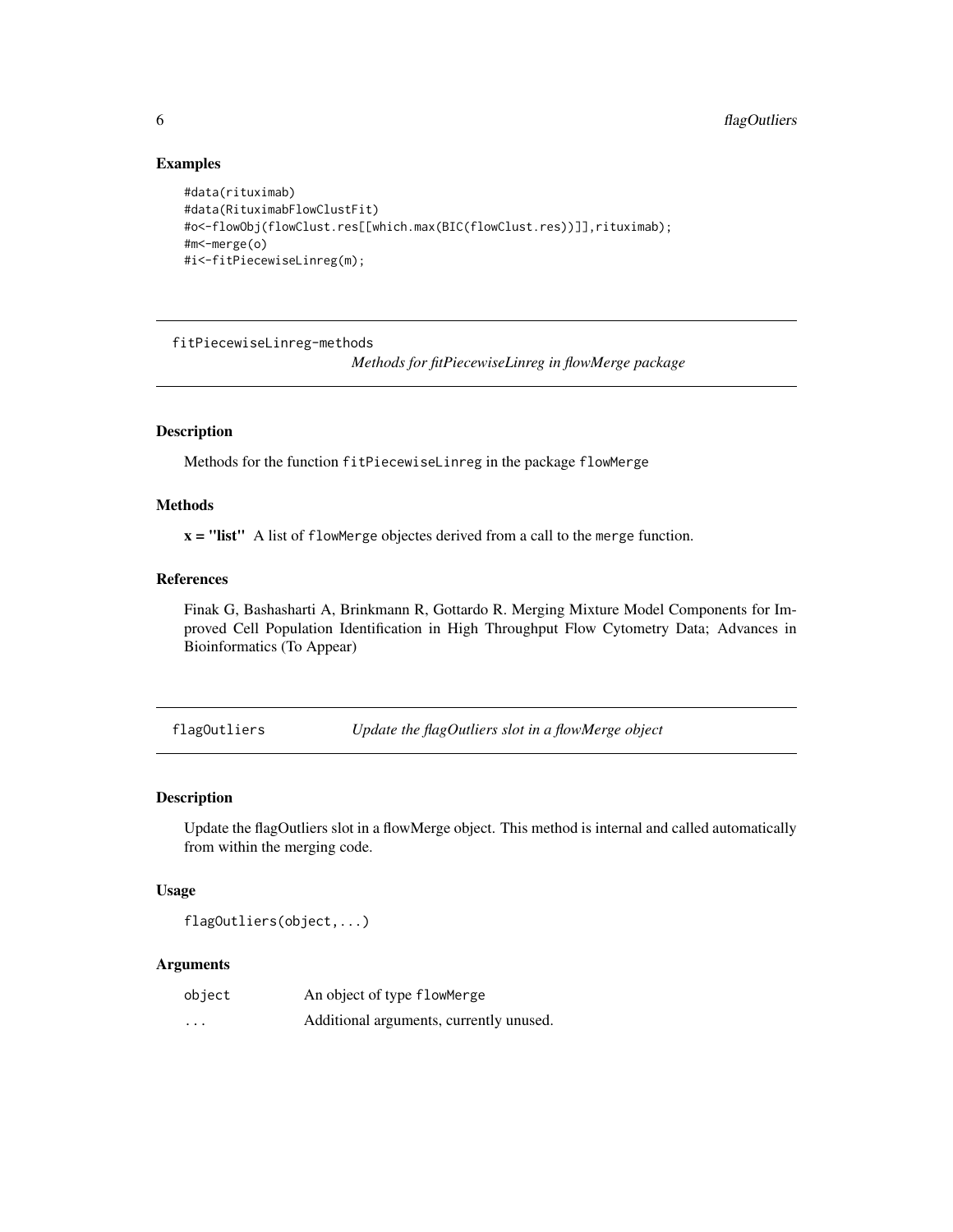<span id="page-6-0"></span>flagOutliers-methods *Methods to update the flagOutliers slot in a flowMerge object.*

#### **Description**

Methods that update the flagOutliers slot in a flowMerge object so that they reflec the outliers in the new merged clustering. This is an internal function, not meant for user consumption. It is called from within the merge method.

#### Methods

object = "flowMerge" Update the flagOutliers slot for an object of type flowMerge

flowClust.res *A flowClust model fitted to the rituximab data for 1:10 clusters.*

#### **Description**

The Rituximab data set accessible via data(rituximab) in the flowClust package fitted to a flow-Clust model containing from one to ten components. The results are in the object flowClust.res.

#### Usage

```
data(RituximabFlowClustFit)
```
#### Format

The format is: flowClust.res is a flowClustList, where each element of the list is a flowClust model of the rituximab data, for K=1 through K=10 components, respectively. The structure of flowClustList and flowClust can be found in the corresponding documentation of the flowClust package. The format of the rituximab data is found in the documentation for that data set.

#### Details

The models have been precomputed for use in flowMerge examples to save computation time. flowClust was called on the rituximab data to generate these models with the following command: flowClust.res<-flowClust(rituximab,K=1:10,B=1000,B.init=100,tol=1e-5,tol.init=1e-2,nu=4,randomStart

#### Source

Gasparetto, M., Gentry, T., Sebti, S., O'Bryan, E., Nimmanapalli, R., Blaskovich, M. A., Bhalla, K., Rizzieri, D., Haaland, P., Dunne, J. and Smith, C. (2004) Identification of compounds that enhance the anti-lymphoma activity of rituximab using flow cytometric high-content screening. *J. Immunol. Methods* 292, 59-71.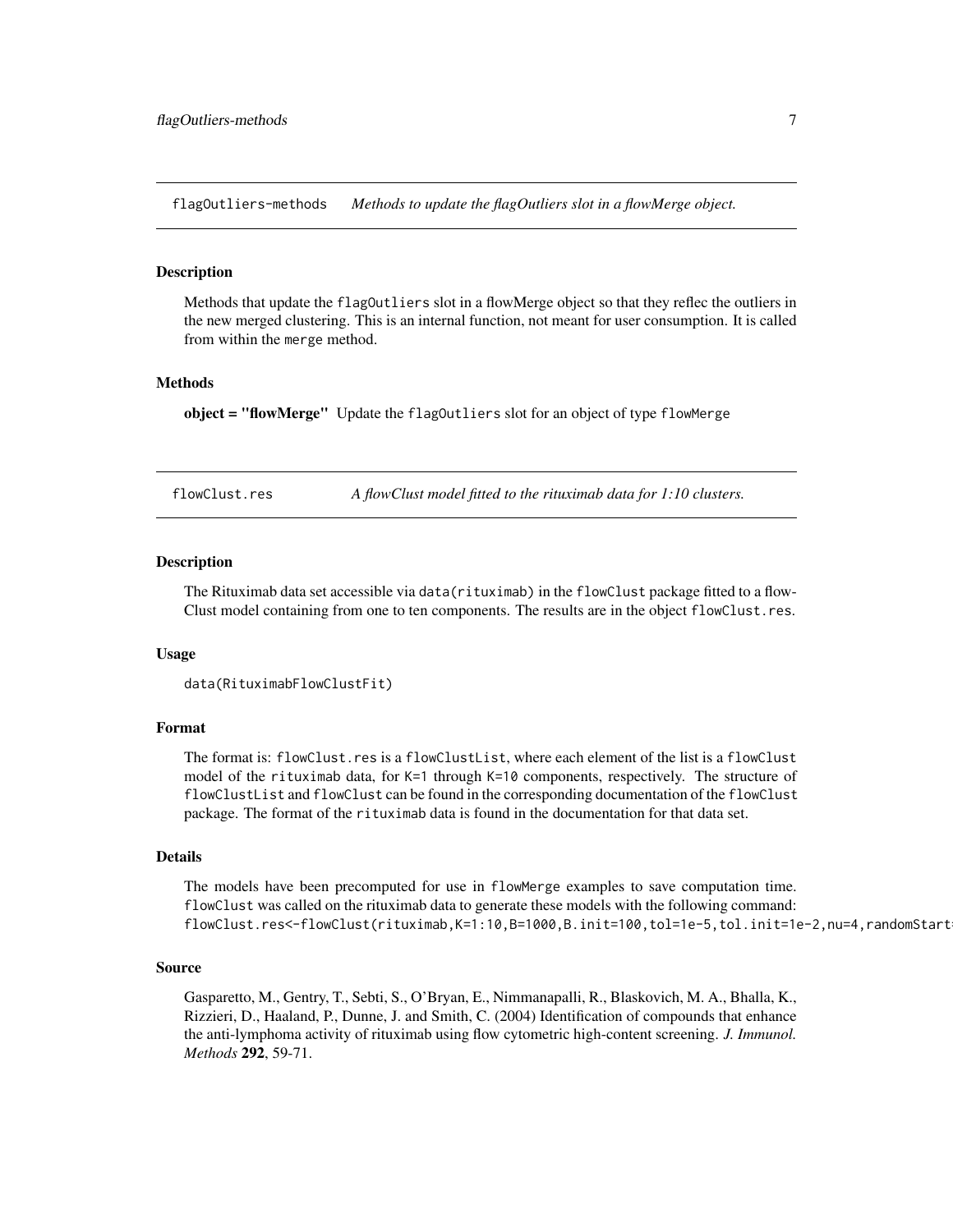#### <span id="page-7-0"></span>Examples

```
#data(RituximabFlowClustFit)
#summary(flowClust.res);
```
<span id="page-7-1"></span>flowMerge-class *Class "flowMerge"*

#### Description

A class to represent flowMerge objects

#### Objects from the Class

The object unites the flowMerge model output and the data being modeled and contains additional slots for various characteristics of a merged cluster solution, including the entropy of clustering.

#### **Slots**

merged: The number of observations merged at the current step in the algorithm.

- mtree: A tree–structured graph representing the order of merged components in the model. Inspired by SPADE. (Bendall et al.)
- entropy: The entropy of clustering of the current solution.
- DATA: An environment whose first element contains the flowFrame with the data modeled by this flowMerge object

expName: See the flowClust package for details

varNames: See the flowClust package for details

- K: The number of clusters in the merged solution. See the flowClust package for details
- w: The proportions for each component in the merged solution. See the flowClust package for details
- mu: The means of the components in the merged solution. See the flowClust package for details
- sigma: The covraiances of the components in the merged solution. See the flowClust package for details

lambda: See the flowClust package for details

- nu: See the flowClust package for details
- z: See the flowClust package for details
- u: The uncertainties for each data point.

label: See the flowClust package for details

uncertainty: See the flowClust package for details

ruleOutliers: See the flowClust package for details

flagOutliers: See the flowClust package for details

rm.min: See the flowClust package for details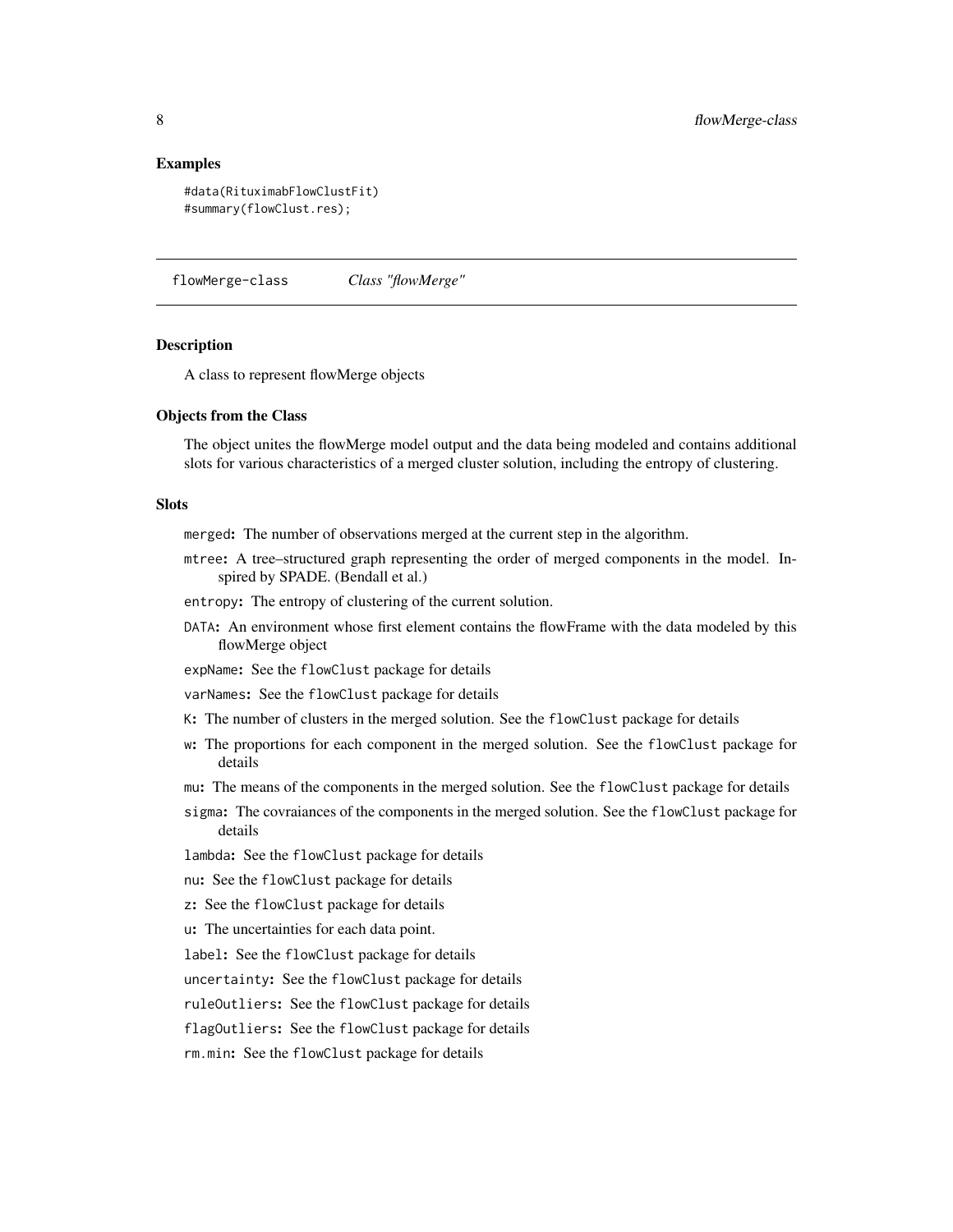#### <span id="page-8-0"></span>flowObj 9

rm.max: See the flowClust package for details

logLike: See the flowClust package for details

BIC: See the flowClust package for details

ICL: See the flowClust package for details

#### Extends

Class ["flowObj"](#page-9-1), directly. Class ["flowClust"](#page-0-0), by class "flowObj", distance 2.

#### Methods

getData signature(obj = "flowMerge"): Retrieves the flowFrame in the DATA environment slot. plot signature( $x =$  "flowMerge",  $y =$  "missing"): Plots the clusters in this object. summary signature(x="flowMerge"): Prints a summary of the object.

show signature(x="flowMerge"): Prints information about the object.

#### Author(s)

Greg Finak «greg.finak@ircm.qc.ca»

#### References

Finak G, Bashasharti A, Brinkmann R, Gottardo R. Merging Mixture Model Components for Improved Cell Population Identification in High Throughput Flow Cytometry Data (Submitted)

#### See Also

[flowObj-class](#page-9-1)

<span id="page-8-1"></span>flowObj *Create a flowObj object from a flowClust and flowFrame object*

#### Description

Convenience method that creates a flowObj object from a flowClust and flowFrame object, so as to group the model and data together. Useful for high-throughput analysis where one may want to access the data to compute other statistics.

#### Usage

 $flowObj(flowC = NULL, flowF = NULL)$ 

#### Arguments

| flowC | A flowClust object representing the model fit               |
|-------|-------------------------------------------------------------|
| flowF | A flow Frame object on which the flow Clust model is based. |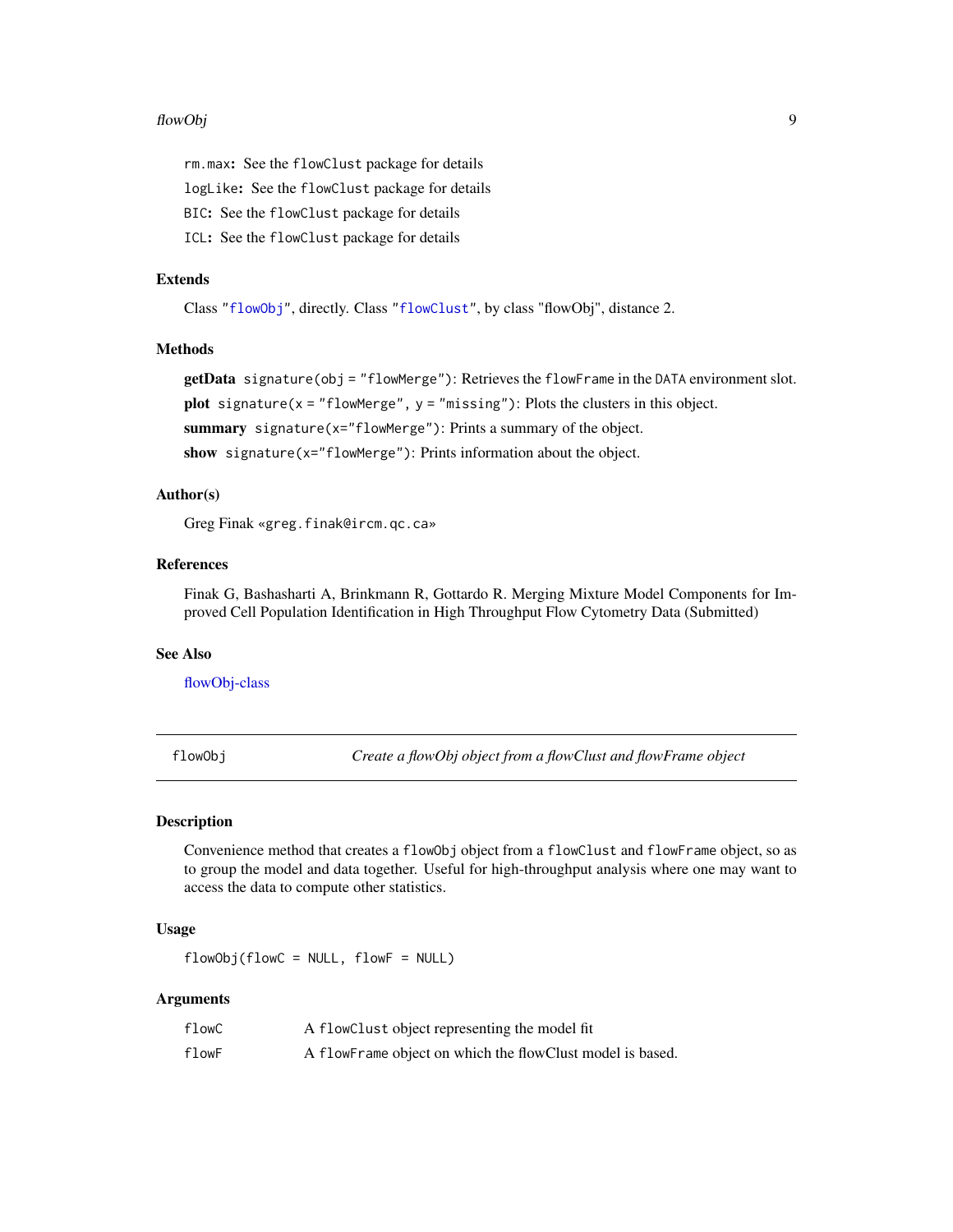#### <span id="page-9-0"></span>Details

Calls the new("flowObj",..) constructor.

#### Value

An object of class flowObj-class

#### Author(s)

Greg Finak «greg.finak@ircm.qc.ca», Raphael Gottardo «raphael.gottardo@ircm.qc.ca»

#### References

Finak G, Bashasharti A, Brinkmann R, Gottardo R. Merging Mixture Model Components for Improved Cell Population Identification in High Throughput Flow Cytometry Data; Advances in Bioinformatics (To Appear)

#### See Also

[flowObj-class](#page-9-1)

#### Examples

```
#data(rituximab)
#data(RituximabFlowClustFit)
#o<-flowObj(flowClust.res[[which.max(flowMerge:::BIC(flowClust.res))]],rituximab);
#m<-merge(o);
```
<span id="page-9-1"></span>flowObj-class *Class "flowObj"*

#### Description

A class inheriting from flowClust that groups the model and data in a single object.

#### Objects from the Class

Objects can be created by calls of the form new("flowObj", ...). Has a convenience method flowObj(flowClustObj, flowFrameObj) for creating instances of the class.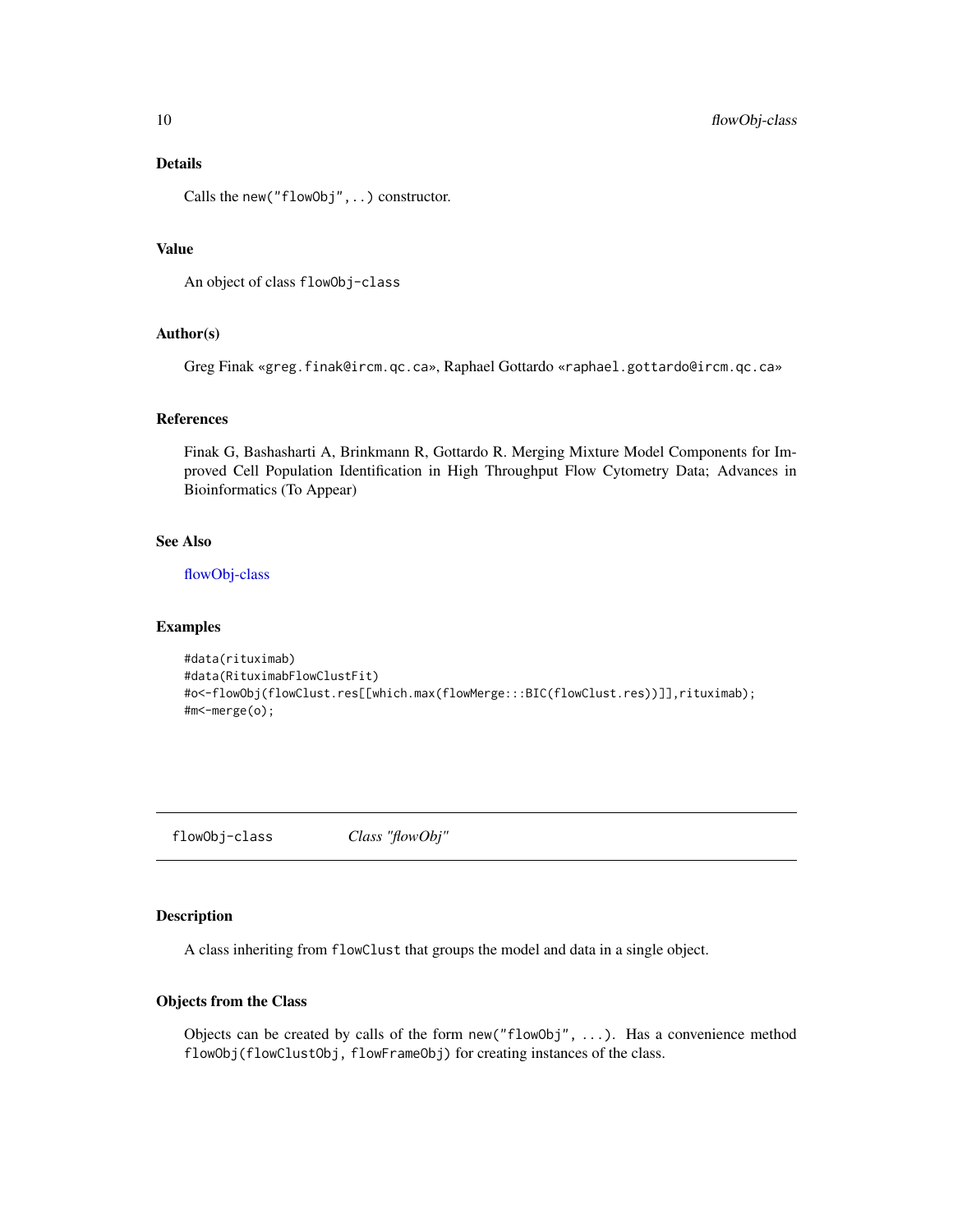#### <span id="page-10-0"></span>**Slots**

DATA: An "environment" that holds a pointer to the flowFrame data in position  $[1]$ . expName: As described in the flowClust documentation varNames: As described in the flowClust documentation K: As described in the flowClust documentation w: As described in the flowClust documentation mu: As described in the flowClust documentation sigma: As described in the flowClust documentation lambda: As described in the flowClust documentation nu: As described in the flowClust documentation z: As described in the flowClust documentation u: As described in the flowClust documentation label: As described in the flowClust documentation uncertainty: As described in the flowClust documentation ruleOutliers: As described in the flowClust documentation flagOutliers: As described in the flowClust documentation rm.min: As described in the flowClust documentation rm.max: As described in the flowClust documentation logLike: As described in the flowClust documentation BIC: As described in the flowClust documentation ICL: As described in the flowClust documentation

#### Extends

Class ["flowClust"](#page-0-0), directly.

#### Methods

 $getData$  signature(obj = "flowObj"): Retreives the contents of the DATA environment

- **merge** signature( $x =$  "flowObj",  $y =$  "missing"): the flowMerge algorithm is called via this function on objects of type flowObj.
- plot signature( $x =$  "flowObj",  $y =$  "missing"): A simplified plotting method. Does not require specification of the data since it is contained in the flowObj object. Takes most of the same parameters as plot.flowClust, except the data parameter

#### Author(s)

Greg Finak «greg.finak@ircm.qc.ca», Raphael Gottardo «raphael.gottardo@ircm.qc.ca»

#### References

Finak G, Bashasharti A, Brinkmann R, Gottardo R. Merging Mixture Model Components for Improved Cell Population Identification in High Throughput Flow Cytometry Data; Advances in Bioinformatics (To Appear)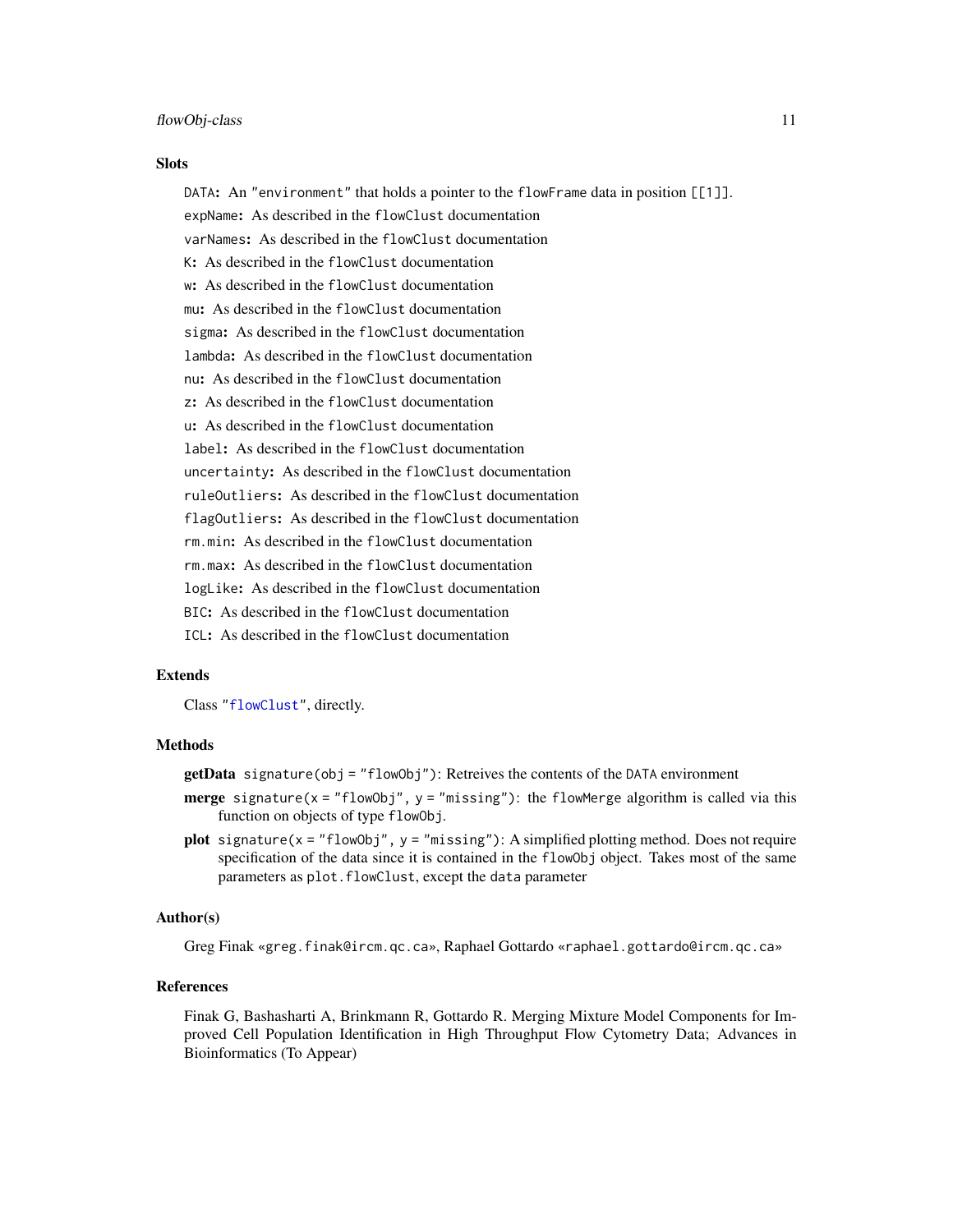#### <span id="page-11-0"></span>See Also

[flowMerge-class,](#page-7-1) [flowObj](#page-8-1)

initPFlowMerge *Initialize a SNOW cluster for use with flowMerge*

#### Description

Initializes a snow cluster for use with flowMerge, ensures that the flowMerge library is loaded in all environments. Not meant to be called by the user

#### Usage

initPFlowMerge(cl)

#### Arguments

cl A snow cluster

#### Details

A valid snow cluster.

#### Author(s)

Greg Finak «greg.finak@ircm.qc.ca»

#### References

Finak G, Bashasharti A, Brinkmann R, Gottardo R. Merging Mixture Model Components for Improved Cell Population Identification in High Throughput Flow Cytometry Data; Advances in Bioinformatics (To Appear)

#### See Also

[pFlowMerge](#page-18-1)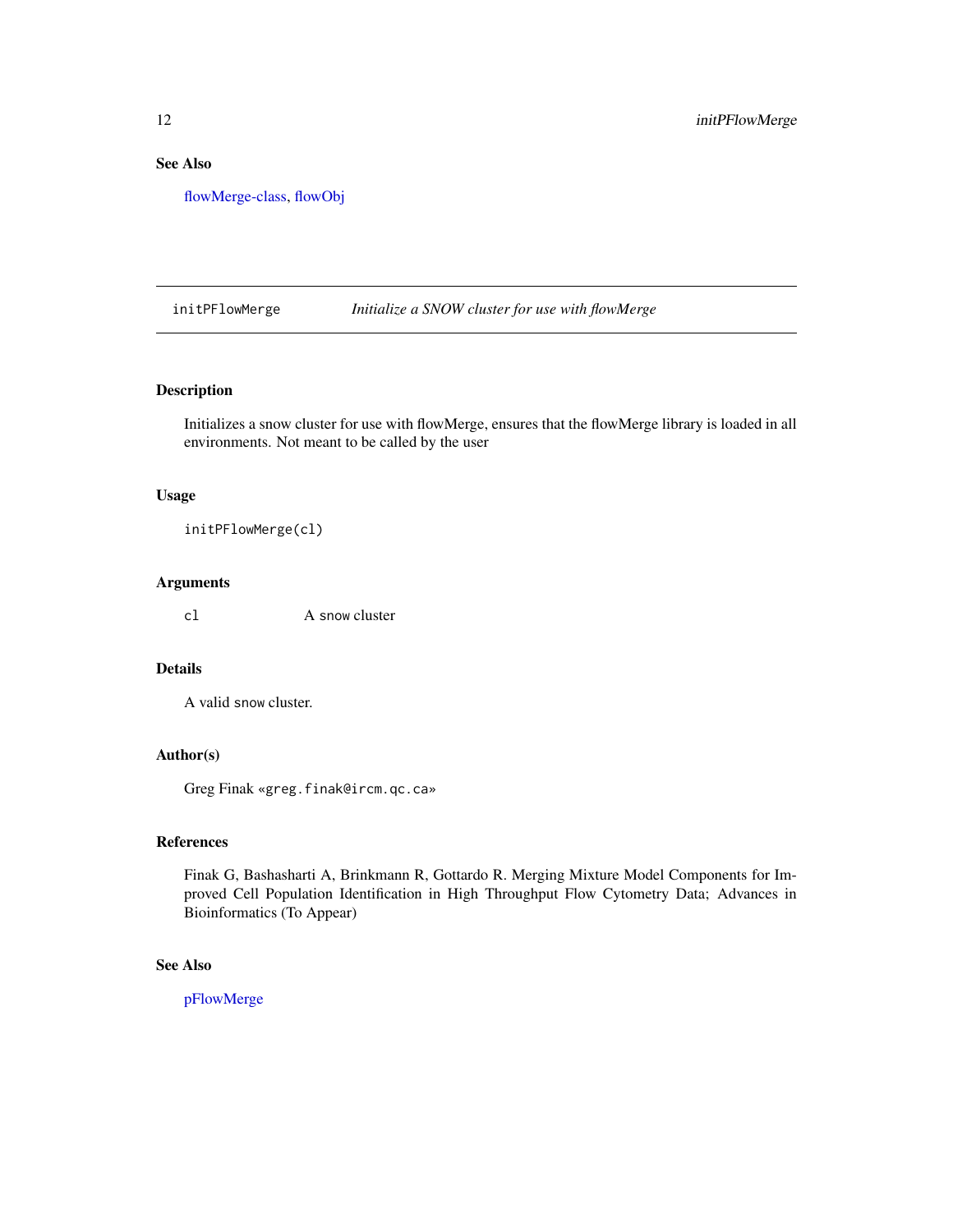#### <span id="page-12-0"></span>Description

Traverse the rows of a matrix of probabilities of size n x k, where the n rows are samples, and the k columns are the probability of assignment of the sample to each of k classes. The most probable class assignment is selected for each row and a vector of classes is returned.

#### Usage

 $map(z, \ldots)$ 

#### Arguments

|          | A matrix of probabilities.                |
|----------|-------------------------------------------|
| $\cdots$ | Additional arguments, not currently used. |

#### Value

A vector of class assignments of lenght n.

#### Author(s)

Greg Finak <greg.finak@ircm.qc.ca>, Raphael Gottardo <raphael.gottardo@ircm.qc.ca>

#### Examples

```
z<-t(apply(t(replicate(100,rgamma(5,0.1,1))),1,function(x)x/sum(x)));
map(z);
```
<span id="page-12-1"></span>merge *Merge clusters in flow cytometry data*

#### Description

Merge the clusters in a flowClust solution using the cluster merging algorithm and entropy criterion.

#### Usage

 $merge(x,y,...)$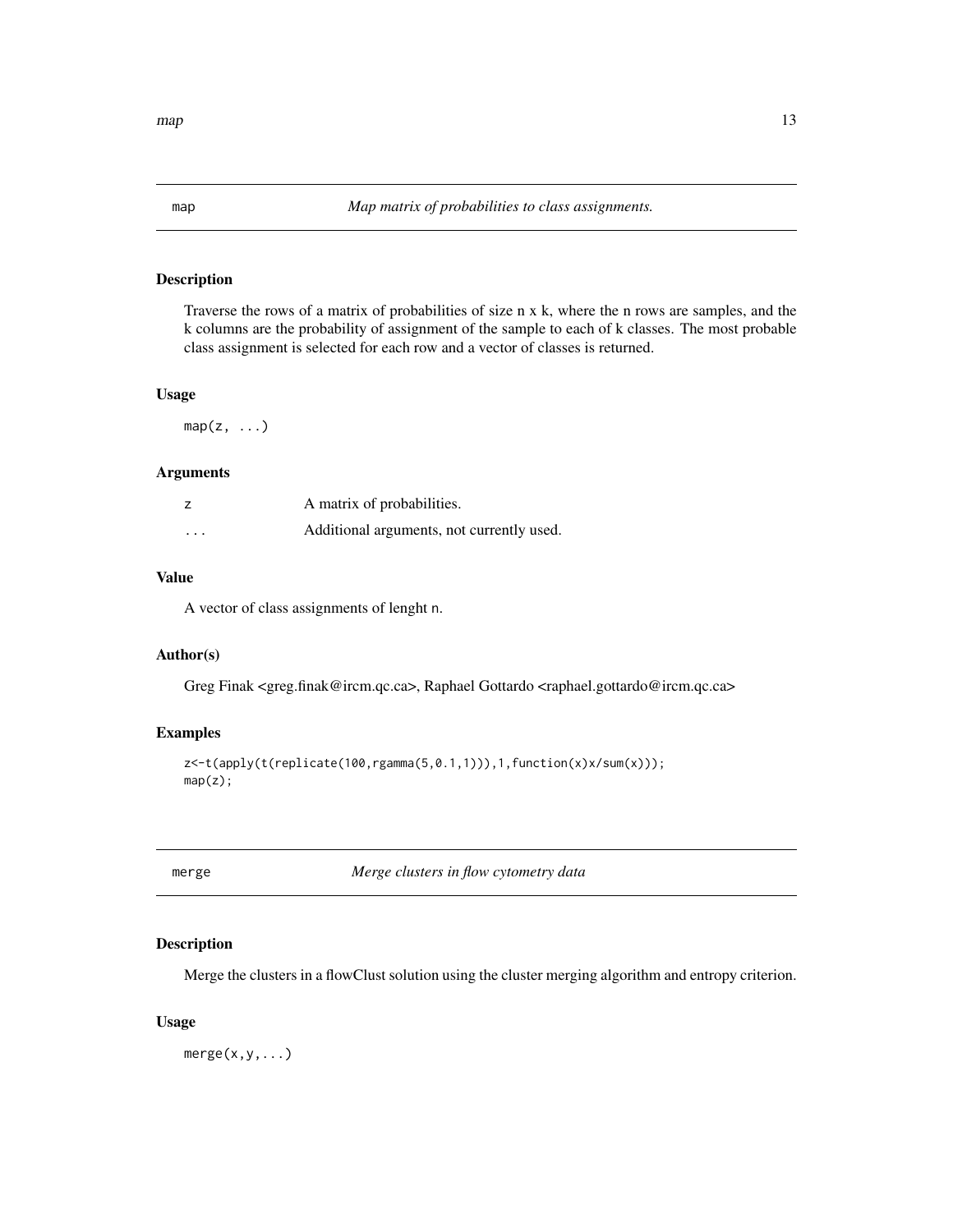#### <span id="page-13-0"></span>Arguments

| $\mathsf{x}$ | A flow0bj object created from a flowClust object and a flowFrame using the<br>flow0bj constructor. |
|--------------|----------------------------------------------------------------------------------------------------|
| <b>V</b>     | missing                                                                                            |
| .            | Additional arguments. i.e. metric="entropy" "mahalanobis"                                          |

#### Details

Run the cluster merging algorithm on the max BIC solution from a call to flowClust. The optional argument, metric specifies the measure used for clustering. Either "mahalanobis" or "entropy". Defaults to "entropy".

#### Value

A list of unnamed flowMerge objects. The first element of the list corresponds to the 1–cluster merged solution. The second element corresponds to the 2–cluster merged solution, and so on.

#### Author(s)

Greg Finak «greg.finak@ircm.qc.cq»

#### References

Finak G, Bashasharti A, Brinkmann R, Gottardo R. Merging Mixture Model Components for Improved Cell Population Identification in High Throughput Flow Cytometry Data (Submitted)

#### See Also

[flowClust](#page-0-0)[,flowObj](#page-8-1)

#### Examples

```
#data(rituximab)
#data(RituximabFlowClustFit)
#o<-flowObj(flowClust.res[[which.max(BIC(flowClust.res))]],rituximab)
#m<-merge(o);
```
merge-methods *Merge mixture components*

#### Description

Merge mixture components in a flowObj derived from a flowClust result and a flowFrame using the cluster merging algorithm.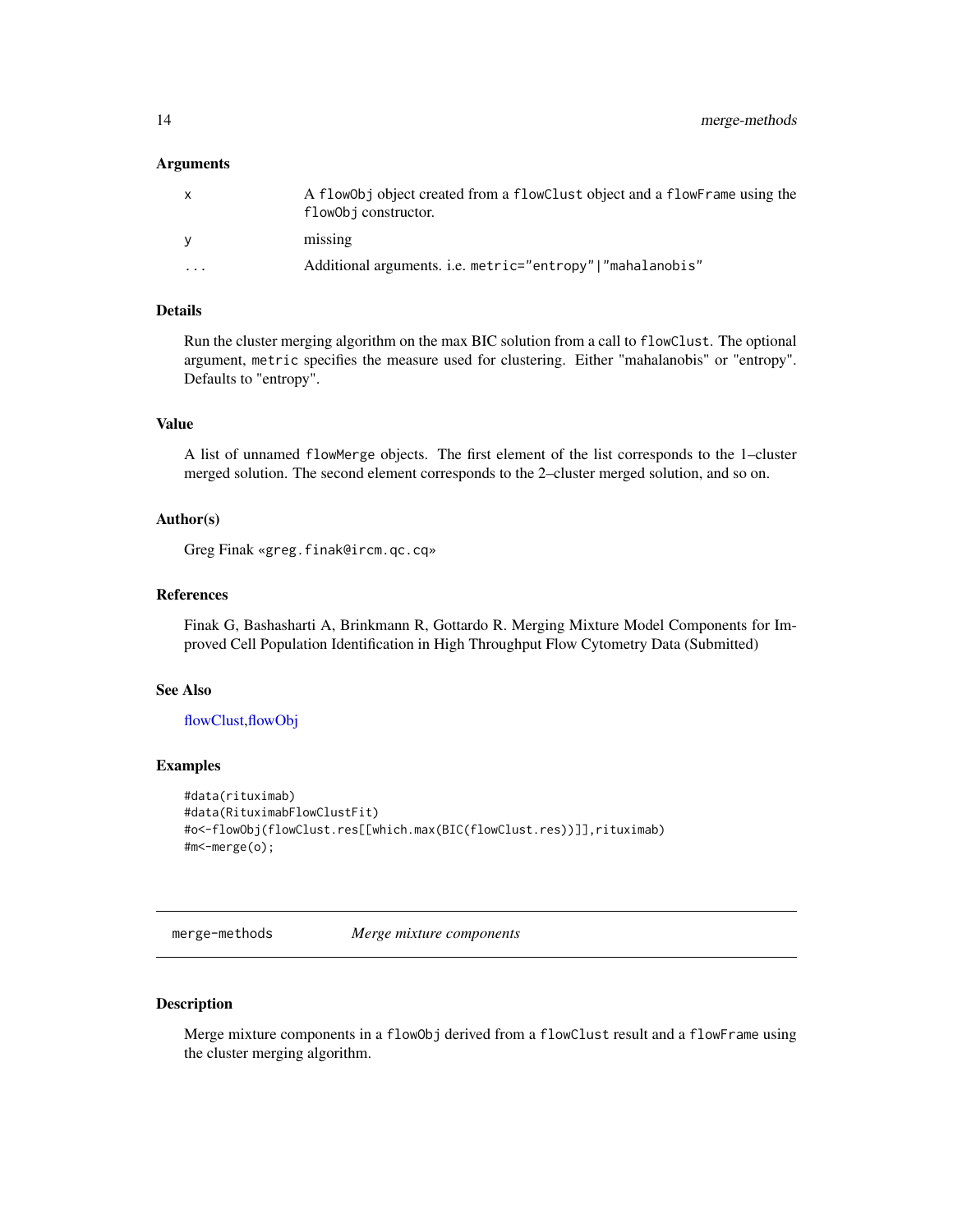#### <span id="page-14-0"></span>mergeClusters 15

#### Value

An unnamed list of flowMerge objects with the kth element corresponding to the k-cluster merged solution.

#### Methods

 $x = "ANY", y = "ANY"$  The generic method. Should not be called.

 $x = "flowObj", y = "missing"$  The merge method for a flowObj.

#### References

Finak G, Bashasharti A, Brinkmann R, Gottardo R. Merging Mixture Model Components for Improved Cell Population Identification in High Throughput Flow Cytometry Data (To Appear)

#### Examples

```
#data(rituximab)
#data(RituximabFlowClustFit)
#o<-flowObj(flowClust.res[[which.max(flowMerge:::BIC(flowClust.res))]],rituximab);
#m<-merge(o);
```
mergeClusters *Cluster merging not meant to be called by the user*

#### Description

Internal cluster merging function.

#### Usage

```
mergeClusters(object, metric)
```
#### Arguments

| object | not meant to be called by the user |
|--------|------------------------------------|
| metric | not meant to be called by the user |

#### Details

Not meant to be called by the user

#### Value

Not meant to be called by the user

#### Author(s)

Greg Finak «greg.finak@ircm.qc.ca»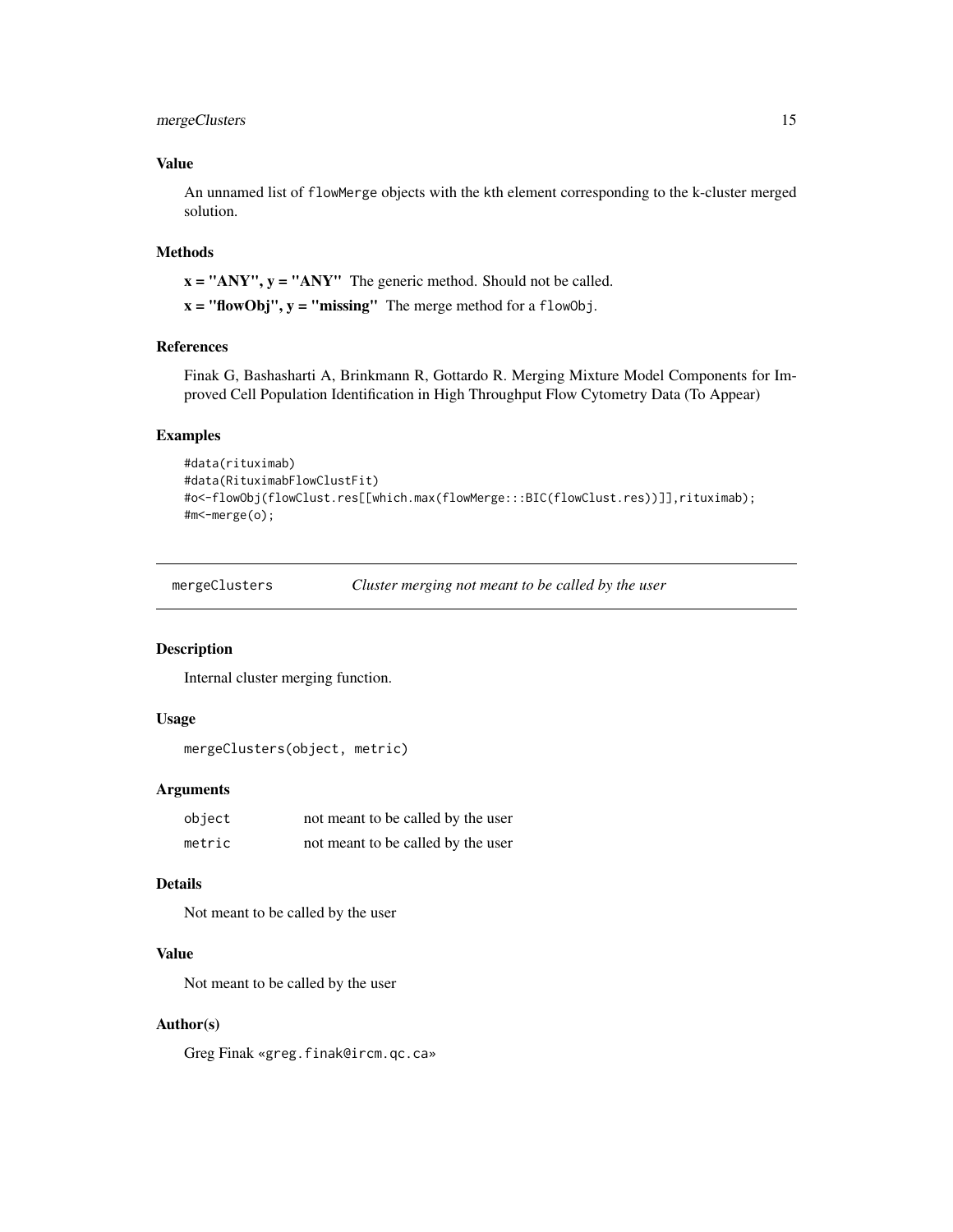#### <span id="page-15-0"></span>References

Finak G, Bashasharti A, Brinkmann R, Gottardo R. Merging Mixture Model Components for Improved Cell Population Identification in High Throughput Flow Cytometry Data (Submitted)

#### See Also

```
merge
```
mergeClusters2 *Cluster merging not meant to be called by the user*

#### Description

Internal function not meant to be called by the user.

#### Usage

```
mergeClusters2(object, a, b)
```
#### Arguments

| object       | Internal function not meant to be called by the user. |
|--------------|-------------------------------------------------------|
| a            | Internal function not meant to be called by the user. |
| <sub>b</sub> | Internal function not meant to be called by the user. |

#### Details

Internal function not meant to be called by the user.

#### Value

Internal function not meant to be called by the user.

#### Author(s)

Greg Finak «greg.finak@ircm.qc.ca»

#### References

Finak G, Bashasharti A, Brinkmann R, Gottardo R. Merging Mixture Model Components for Improved Cell Population Identification in High Throughput Flow Cytometry Data (Submitted)

#### See Also

[merge](#page-12-1)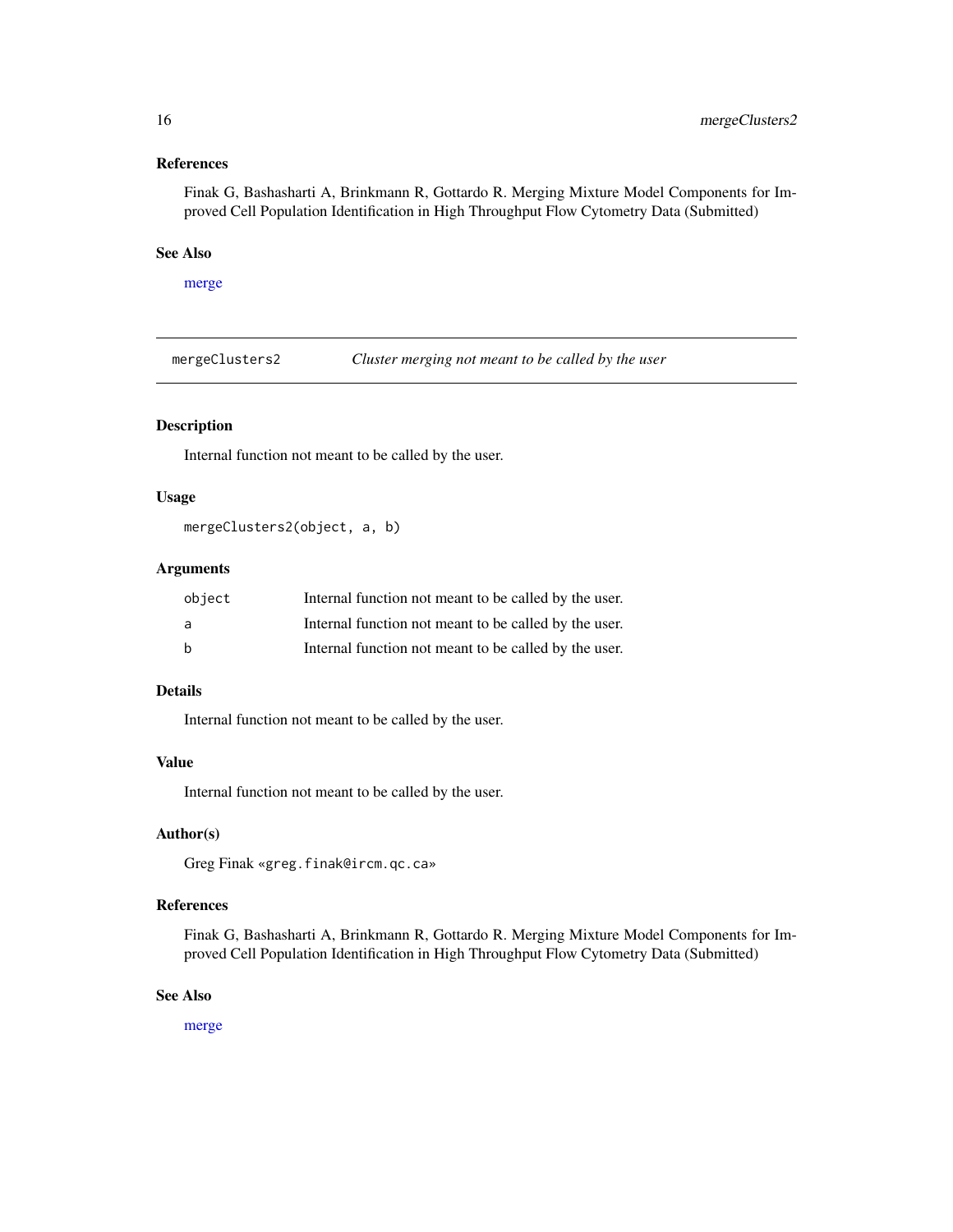<span id="page-16-0"></span>

#### Description

Extracts the normalized entropy from a list of flowMerge objects.

#### Usage

NENT(x)

#### Arguments

x A list of flowMerge objects

#### Details

The normalized entropy is extracted from a flowMerge object by computing  $\frac{E}{K*n}$  where E is the entropy, and  $K$  and n are the number of clusters and data points, respectively.

#### Value

Returns a vector of normalized entropy values for the flowMerge objects.

#### Warning

This function doesn't do enough error checking and will try to extract the entropy from a list of anything.

#### Author(s)

Greg Finak «greg.finak@ircm.qc.ca»

#### References

Finak G, Bashasharti A, Brinkmann R, Gottardo R. Merging Mixture Model Components for Improved Cell Population Identification in High Throughput Flow Cytometry Data; Advances in Bioinformatics (To Appear)

#### See Also

[ENT,](#page-0-0)[merge](#page-12-1)[,flowMerge-class](#page-7-1)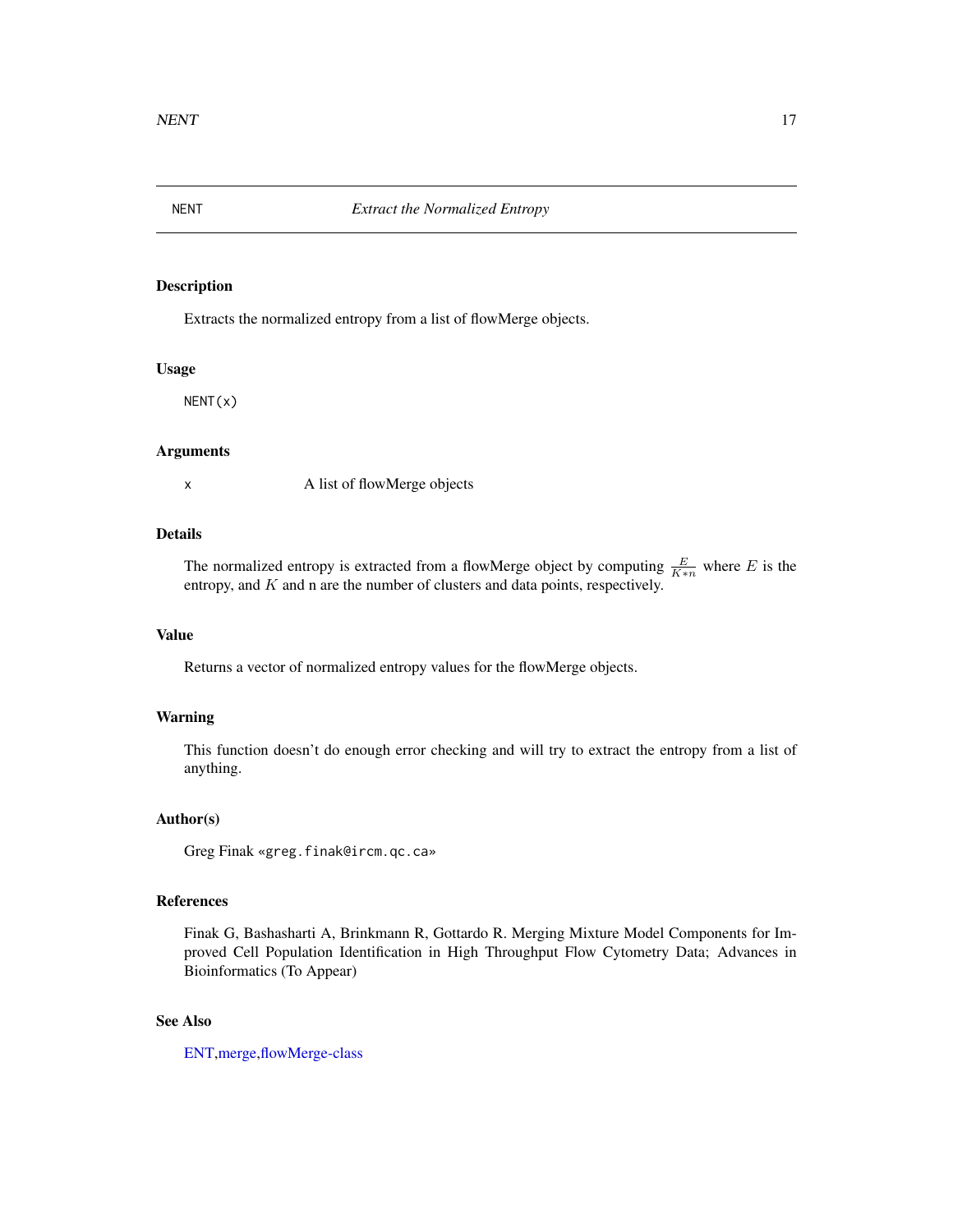#### Examples

```
#data(RituximabFlowClustFit)
#data(rituximab)
#o<-flowObj(flowClust.res[[which.max(flowMerge:::BIC(flowClust.res))]],rituximab);
#m<-merge(o);
#flowMerge:::ENT(m);
#flowMerge:::NENT(m);
```
<span id="page-17-1"></span>

pFlowClust *Parallelized FlowClust*

#### Description

A parallelized call to flowClust via the snow package and framework. Not called by the user.

#### Usage

```
pFlowClust(flowData,cl, K = 1:15, B.init = 100,
    tol.init = 0.01, tol = 1e-05, B = 1000,
    randomStart = 50, nu = 4, nu.est = 1,
    trans = 1, varNames = NA)
```
#### Arguments

| flowData     | The data object, must be a flowFrame, flowSet or list of flowFrames                                                   |
|--------------|-----------------------------------------------------------------------------------------------------------------------|
| cl           | The snow cluster object                                                                                               |
| К            | The number of clusters to try for each flowFrame. Can be a vector. This is what<br>is parallelized across processors. |
| B.init       | See flowClust documentation                                                                                           |
| tol.init     | See flowClust documentation                                                                                           |
| tol          | See flowClust documentation                                                                                           |
| <sub>R</sub> | See flowClust documentation                                                                                           |
| randomStart  | See flowClust documentation                                                                                           |
| nu           | See flowClust documentation                                                                                           |
| nu.est       | See flowClust documentation                                                                                           |
| trans        | See flowClust documentation                                                                                           |
| varNames     | See flowClust documentation                                                                                           |

#### Details

Calls flowClust via the clusterMap method of the snow package. Parallelizes the computation of multiple components for a single flowFrame in a loop over multiple flowFrames. If the snow cluster is NULL, will make the call via mapply.

<span id="page-17-0"></span>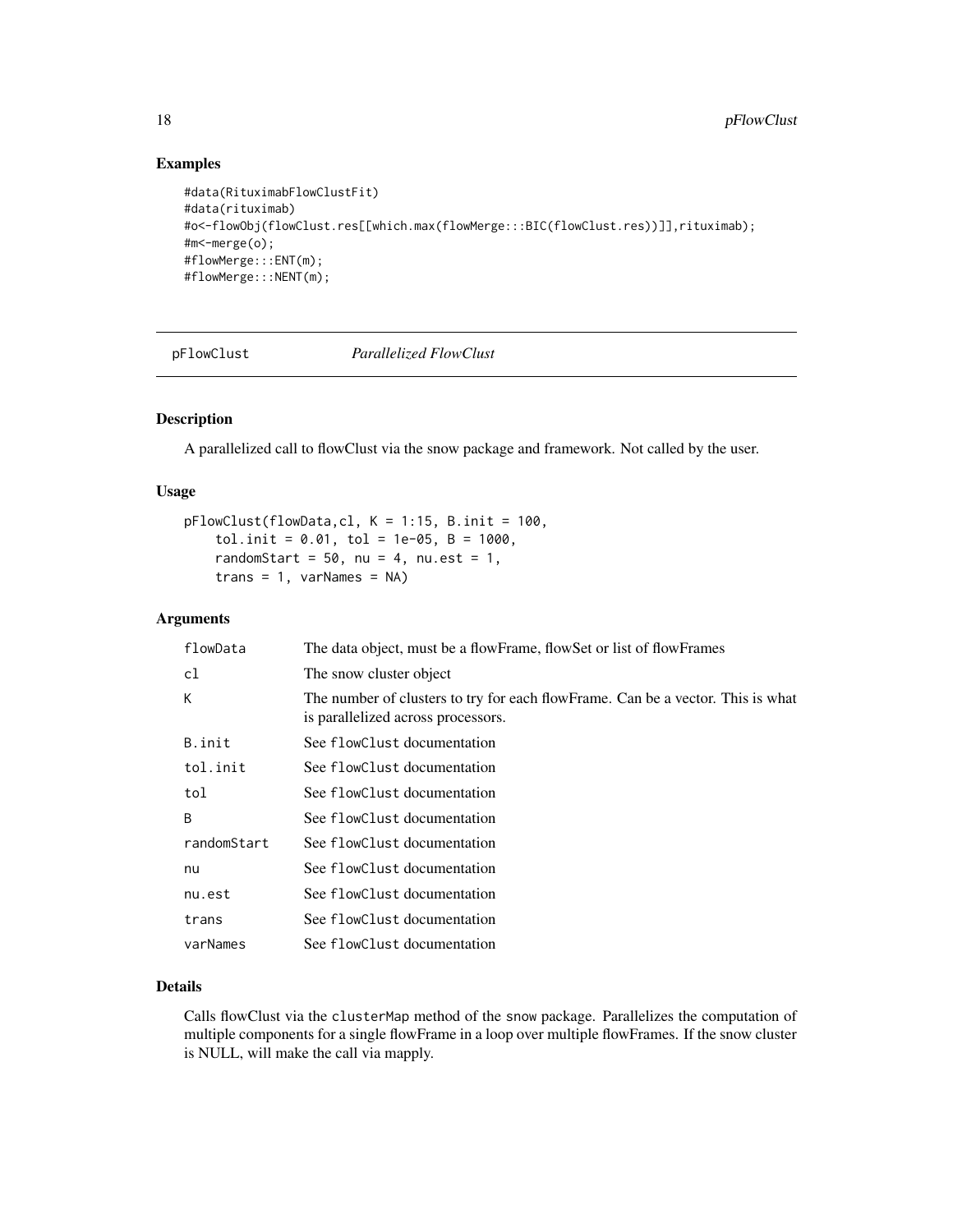#### <span id="page-18-0"></span>pFlowMerge 19

#### Value

Returns a list of lists of flowClust objects The outer list corresponds to the flowFrames passed into the method. The inner list corresponds to the K cluster solutions passed into the method, for each flowFrame (ie If the input is a list of two flowFrames, and K=1:10, then the result is a list of length 2. Each element of the list is itself a list of length 10. The kth element of the inner list is the flowClust k cluster solution.)

### Author(s)

Greg Finak «greg.finak@ircm.qc.ca»

#### References

Finak G, Bashasharti A, Brinkmann R, Gottardo R. Merging Mixture Model Components for Improved Cell Population Identification in High Throughput Flow Cytometry Data (Submitted)

#### See Also

[flowClust,](#page-0-0)snow

<span id="page-18-1"></span>pFlowMerge *Parellel call to flowMerge*

#### Description

Calls the flowMerge methods to compute the merged solution from a flowClust object or set of objects in a parallelized manner using the snow framework.

#### Usage

```
pFlowMerge(flowData, cl, K = 1:15,
   B.init = 100, tol.init = 0.01, tol = 1e-05,
  B = 500, randomStart = 10, nu = 4, nu.est = 0,
   trans = 1, varNames = NA)
```
#### Arguments

| flowData | The data to be fit. A list of flowFrames, a flowSet or a flowFrame                      |
|----------|-----------------------------------------------------------------------------------------|
| c1       | The snow cluster object. Can be NULL to call the non-parallel version of flow-<br>Clust |
| K        | See flowClust documentation                                                             |
| B.init   | See flowClust documentation                                                             |
| tol.init | See flowClust documentation                                                             |
| tol      | See flowClust documentation                                                             |
| B        | See flowClust documentation                                                             |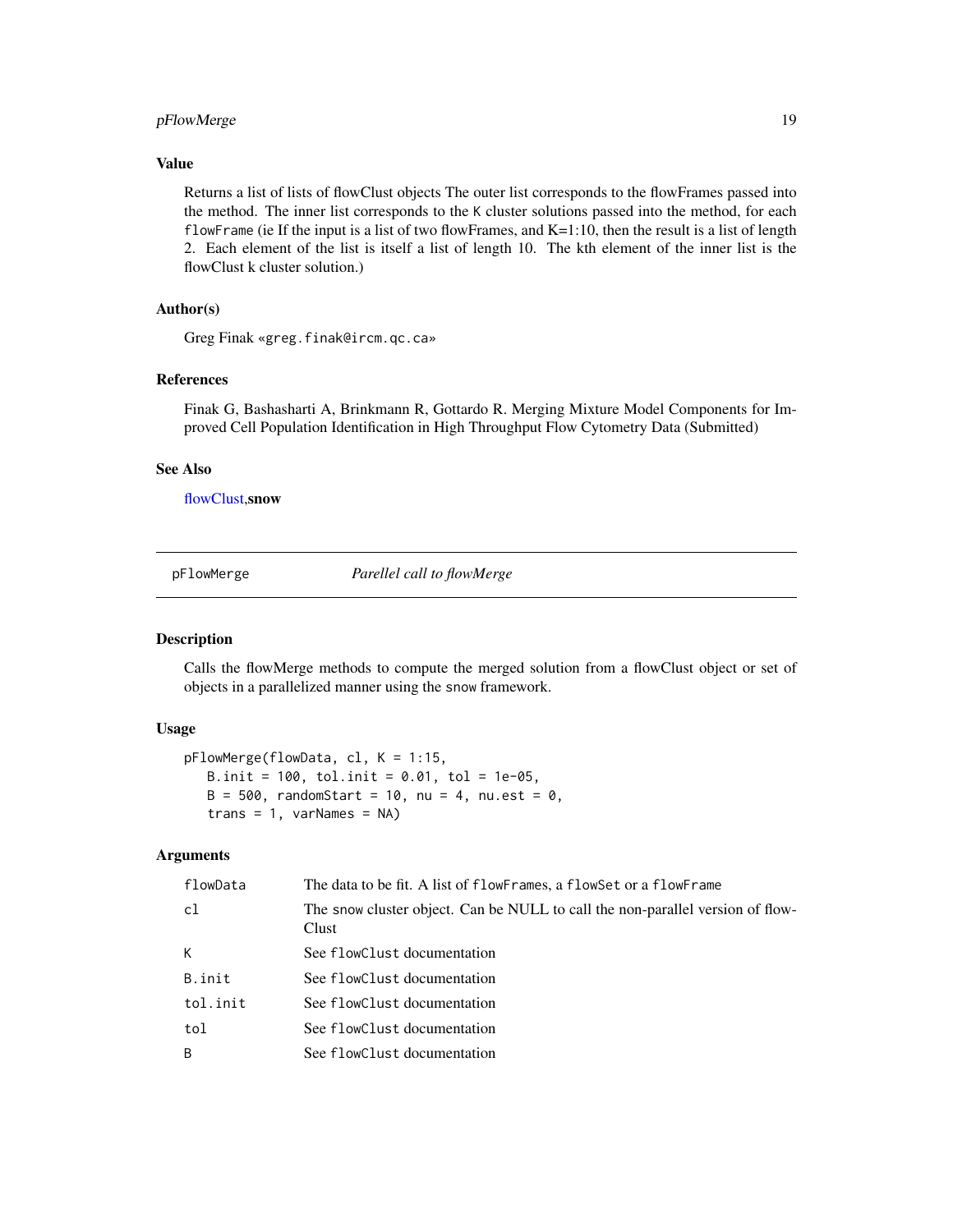<span id="page-19-0"></span>

| randomStart | See flowClust documentation |
|-------------|-----------------------------|
| nu          | See flowClust documentation |
| nu.est      | See flowClust documentation |
| trans       | See flowClust documentation |
| varNames    | See flowClust documentation |

#### Details

Makes a parallelized call to flowClust. Parses the results to extract the max BIC solution, merges clusters, finds the optimal k-cluster solution using the entropy and returns it. If cl is NULL, a nonparallel call is made to the flowClust function.

#### Value

A list of flowMerge objects. One per flowFrame passed into the method.

#### Warning

This function does not do any special memory management. A large data set will likely cause it to run out of memory and start swapping incessantly. If you have lots of data, it's best to feed it piecewise to pFlowClust.

#### Author(s)

Greg Finak «greg.finak@ircm.qc.ca»

#### References

Finak G, Bashasharti A, Brinkmann R, Gottardo R. Merging Mixture Model Components for Improved Cell Population Identification in High Throughput Flow Cytometry Data (Submitted)

#### See Also

[pFlowClust,](#page-17-1)[flowClust,](#page-0-0)[merge,](#page-12-1)snow, [fitPiecewiseLinreg](#page-4-1)

#### Examples

```
data(rituximab)
#Parallelized call below:
## Not run: cl<-makeSOCKcluster(rep("finakg@localhost",7))
## Not run: result<-pFlowMerge(rituximab,cl,varNames=c("FSC.H","SSC.H"))
## Not run: plot(result)
#cl<-NULL;
#result<-pFlowMerge(rituximab,cl=NULL,varNames=c("FSC.H","SSC.H"),K=1:8);
#plot(result);
```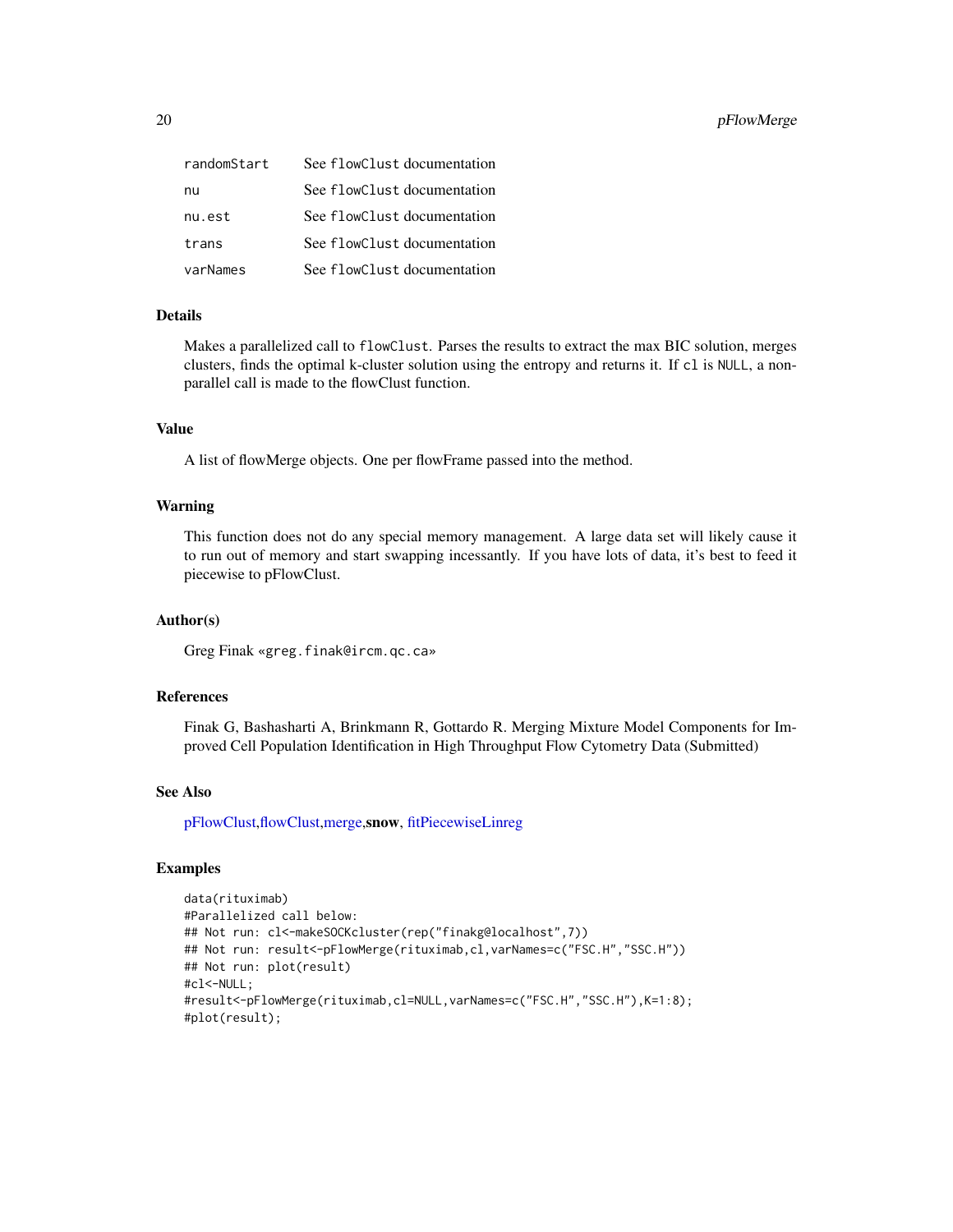<span id="page-20-0"></span>

#### **Description**

Plots all possible two-dimensional projections of the parameters in a flowMerge or flowObj object and does not require specification of the flowFrame since a pointer to the data is stored in the object. Informative axis names are used, rather than the usual FL1/FL2/FS/SS channel names. This funciton can take most of the usual additional arguments provided to plot for the flowClust package, although some, like the axis names and the data are fixed. In order for flowMerge objects to display outliers correctly with plot (following merging), the updateU method must be called on them first.

#### Methods

 $x = "flowMerge", y = "missing" x is a flowMerge object.$ 

 $x = "flowObj", y = "missing" x is a flowObj object.$ 

#### See Also

[flowClust](#page-0-0)

#### Examples

```
#data(rituximab)
#data(RituximabFlowClustFit)
#o<-flowObj(flowClust.res[[which.max(flowMerge:::BIC(flowClust.res))]],rituximab);
#m<-merge(o);
#i<-fitPiecewiseLinreg(m);
#m<-m[[i]];
#plot(m,pch=20,level=0.9);
```
ptree *Generate a Function to Plot The Merging Tree*

#### Description

This function generates and returns a new function which can be used to plot the merging tree for a flowMerge model, with nodes highlighted based on the expression of different parameters for each cell population.

#### Usage

ptree(x,y)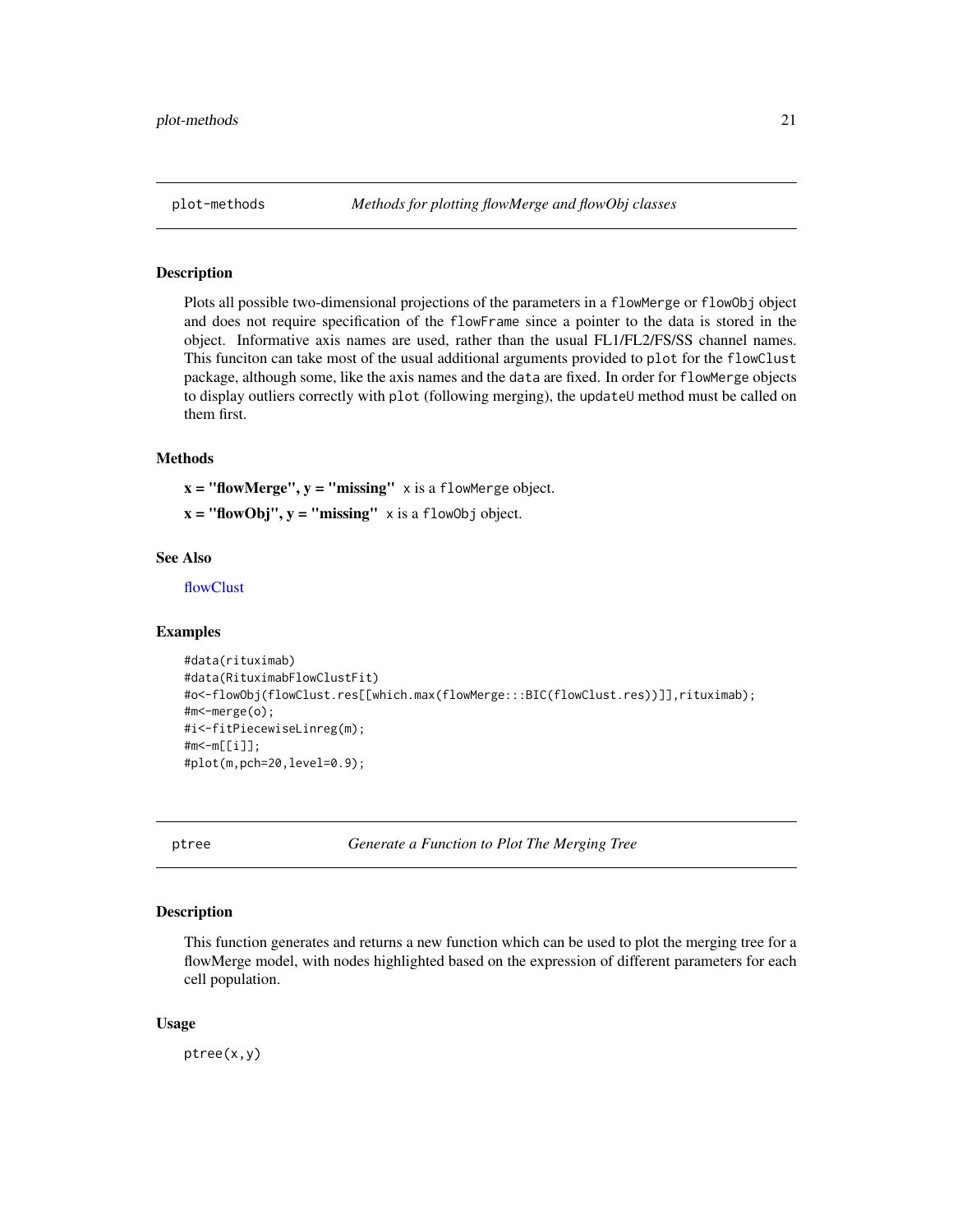#### <span id="page-21-0"></span>Arguments

|   | A character string of the name of the variable holding the list of merged models<br>returned from flowMerge |
|---|-------------------------------------------------------------------------------------------------------------|
| v | The index of the best fitting merged model in that list                                                     |

#### Details

ptree will generate a function that will plot the merging tree from a flowMerge model. Nodes will be colored by the intensity of staining of that population in a given dimension. Calling f<-ptree("model.name",fitPiecewiseLinreg(model.name)) will assign the function to f. Calling f(3) will plot the merging tree with nodes hightlighted according to parameter 3, presuming that there are that many parameters in the model.

#### Value

Returns a function

#### Side Effects

A plot will be drawn on the current device.

#### Author(s)

Greg Finak <gfinak@fhcrc.org>

#### See Also

[merge](#page-12-1).

show-methods *Describe a flowObj or flowMerge object*

#### Description

Accessors to describe a flowObj or flowMerge object.

#### Methods

object = "flowMerge" Describe a flowMerge object. object = "flowObj" Describe a flowObj object.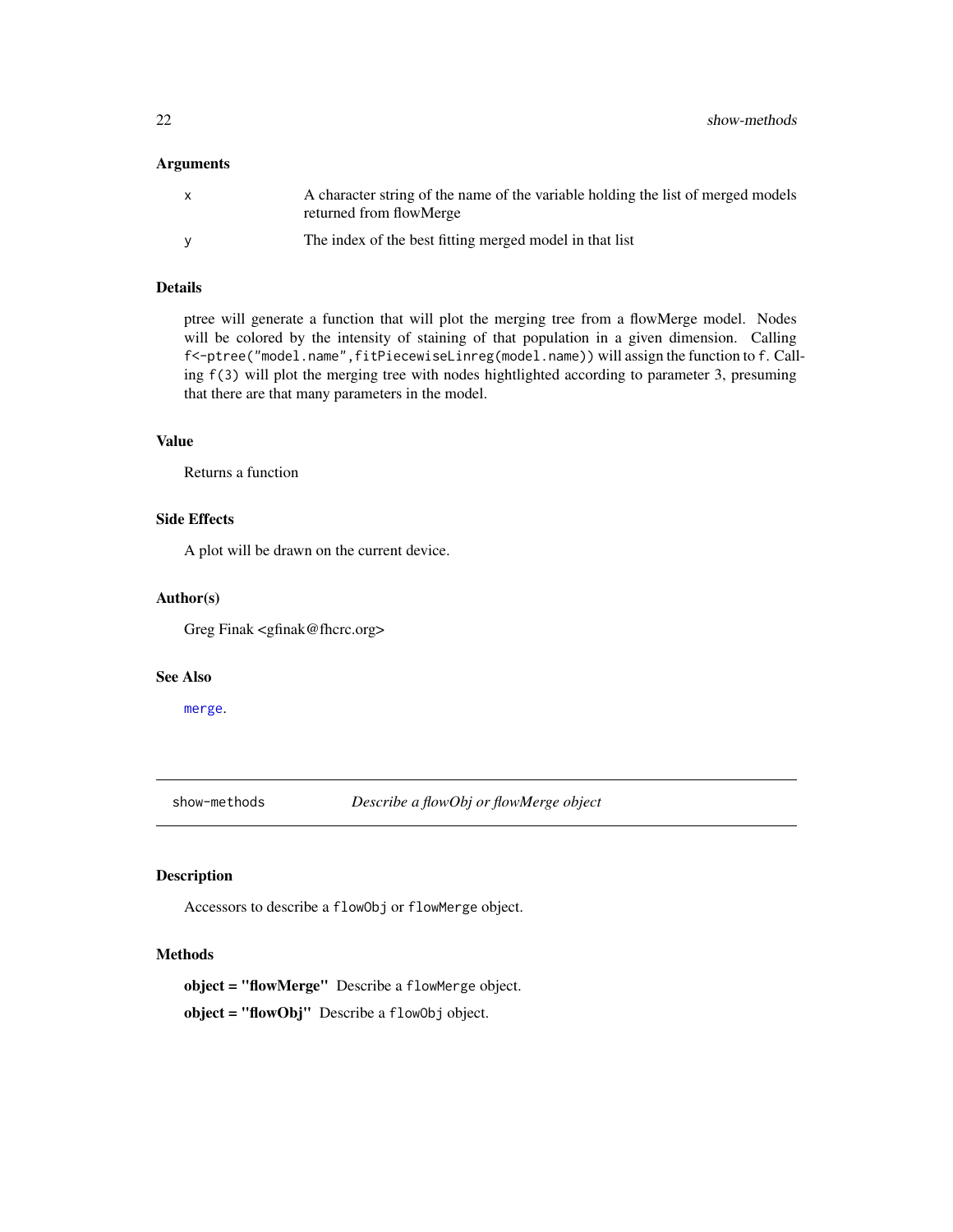<span id="page-22-0"></span>

#### Description

Split method defined for flowMerge objects. Pulls out the population based on cluster number.

#### Methods

\itemx = "flowMerge", f = "missing" Split a flowMerge object into its component clusters.

summary-methods *Summary methods for flowMerge*

#### Description

Summary method for flowMerge objects.

#### Methods

object = "flowMerge" Summarize a flowMerge object.

object = "flowObj" Summarize a flowObj object

updateU *Update uncertainties*

#### Description

Updates the uncertainties in a flowMerge ojbect after merging clusters. This function is now internal and no longer exported. It is called automatically within the cluster merging method.

#### Usage

```
updateU(object)
```
#### Arguments

object An object of type flowMerge

#### Details

Updates the u slot of the flowMerge object following merging. The update is computation intensive, and so, is not automatically performed on each flowMerge object. Should only be done on objects used in further analysis.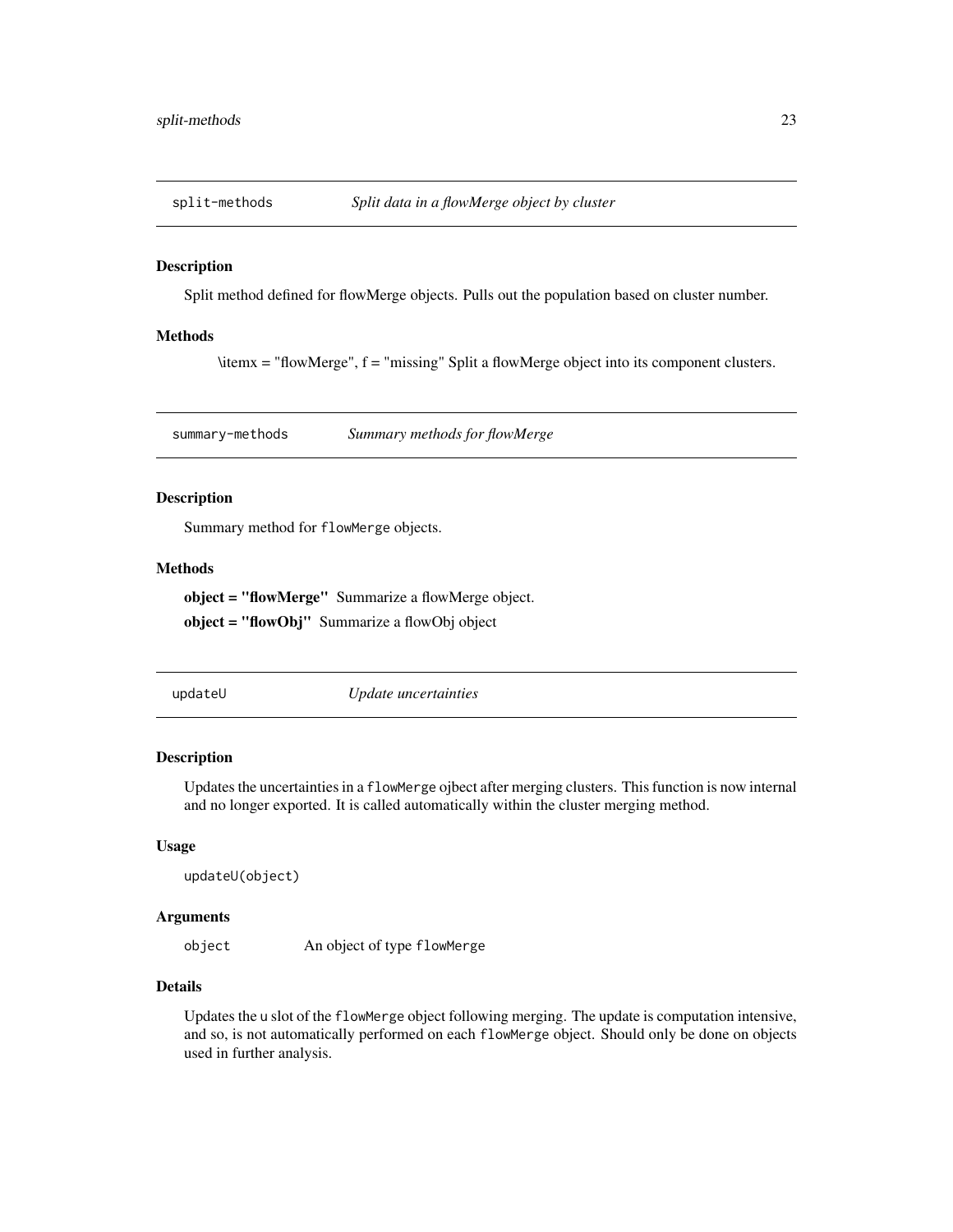#### <span id="page-23-0"></span>Value

A flowMerge object with the u slot updated to reflect the new parameter values.

#### Author(s)

Greg Finak «greg.finak@ircm.qc.ca»

#### See Also

[flowMerge-class](#page-7-1)[,merge](#page-12-1)

#### Examples

```
#data(rituximab)
#data(RituximabFlowClustFit)
#o<-flowObj(flowClust.res[[which.max(flowMerge:::BIC(flowClust.res))]],rituximab);
#m<-merge(o);
#i<-fitPiecewiseLinreg(m);
#m<-m[[i]];
#plot(m,pch=20,level=0.9);
```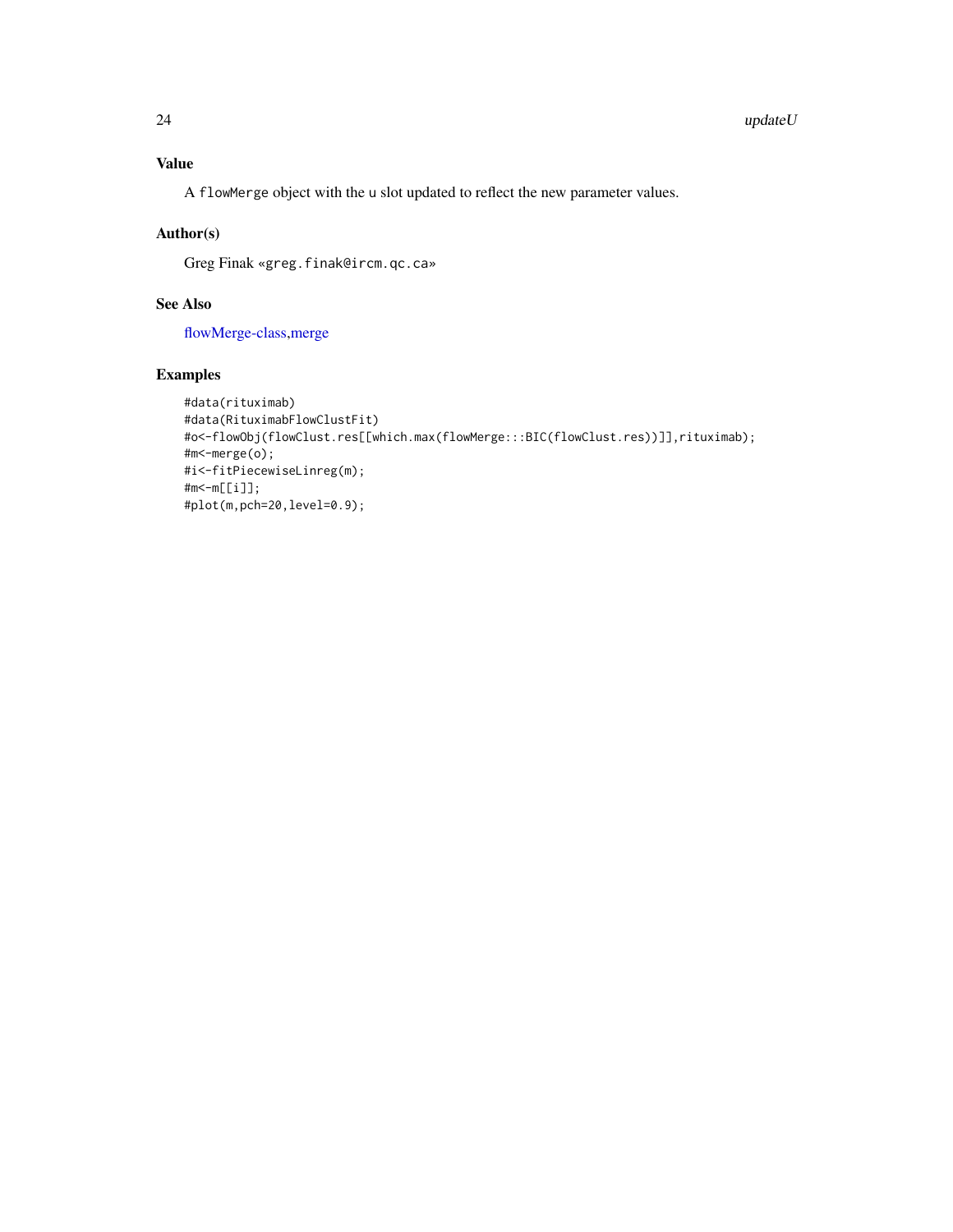# <span id="page-24-0"></span>**Index**

```
∗ classes
    flowMerge-class, 8
    flowObj-class, 10
∗ cluster
    mergeClusters, 15
    mergeClusters2, 16
∗ datasets
    flowClust.res, 7
∗ methods
    fitPiecewiseLinreg-methods, 6
    flagOutliers-methods, 7
    merge-methods, 14
    plot-methods, 21
    show-methods, 22
    split-methods, 23
    summary-methods, 23
∗ misc
    checkForRemoteErrors, 4
    fitPiecewiseLinreg, 5
    flagOutliers, 6
    flowObj, 9
    initPFlowMerge, 12
    map, 13
    merge, 13
    NENT, 17
    pFlowClust, 18
    pFlowMerge, 19
    updateU, 23
∗ package
    flowMerge-package, 2
checkForRemoteErrors, 4, 4
ENT, 17
```

```
fitPiecewiseLinreg, 3, 5, 20
fitPiecewiseLinreg,list-method
        (fitPiecewiseLinreg-methods), 6
fitPiecewiseLinreg-methods, 6
flagOutliers, 6
```
flagOutliers,flowMerge-method *(*flagOutliers-methods*)*, [7](#page-6-0) flagOutliers-methods, [7](#page-6-0) flowClust, *[3](#page-2-0)*, *[9](#page-8-0)*, *[11](#page-10-0)*, *[14](#page-13-0)*, *[19](#page-18-0)[–21](#page-20-0)* flowClust.res, [7](#page-6-0) flowMerge *(*flowMerge-package*)*, [2](#page-1-0) flowMerge-class, [8,](#page-7-0) *[12](#page-11-0)*, *[17](#page-16-0)*, *[24](#page-23-0)* flowMerge-package, [2](#page-1-0) flowObj, *[3](#page-2-0)*, *[9](#page-8-0)*, [9,](#page-8-0) *[12](#page-11-0)*, *[14](#page-13-0)* flowObj-class, *[9,](#page-8-0) [10](#page-9-0)*, [10](#page-9-0) getData, *[3](#page-2-0)* getData,flowMerge-method *(*flowMerge-class*)*, [8](#page-7-0) getData,flowObj-method *(*flowObj-class*)*, [10](#page-9-0) initPFlowMerge, [12](#page-11-0) map, [13](#page-12-0) merge, *[3](#page-2-0)*, *[5](#page-4-0)*, [13,](#page-12-0) *[16,](#page-15-0) [17](#page-16-0)*, *[20](#page-19-0)*, *[22](#page-21-0)*, *[24](#page-23-0)* merge,flowObj *(*merge*)*, [13](#page-12-0) merge,flowObj,metric *(*merge*)*, [13](#page-12-0) merge,flowObj,missing-method *(*flowObj-class*)*, [10](#page-9-0) merge,flowObj-methods *(*merge-methods*)*, [14](#page-13-0) merge-methods, [14](#page-13-0) mergeClusters, [15](#page-14-0) mergeClusters2, [16](#page-15-0) NENT, [17](#page-16-0) pFlowClust, *[3](#page-2-0)*, [18,](#page-17-0) *[20](#page-19-0)* pFlowMerge, *[3](#page-2-0)*, *[12](#page-11-0)*, [19](#page-18-0) plot,flowMerge *(*plot-methods*)*, [21](#page-20-0) plot,flowMerge,missing-method *(*flowMerge-class*)*, [8](#page-7-0) plot,flowObj *(*plot-methods*)*, [21](#page-20-0) plot,flowObj,missing-method

*(*flowObj-class*)*, [10](#page-9-0)